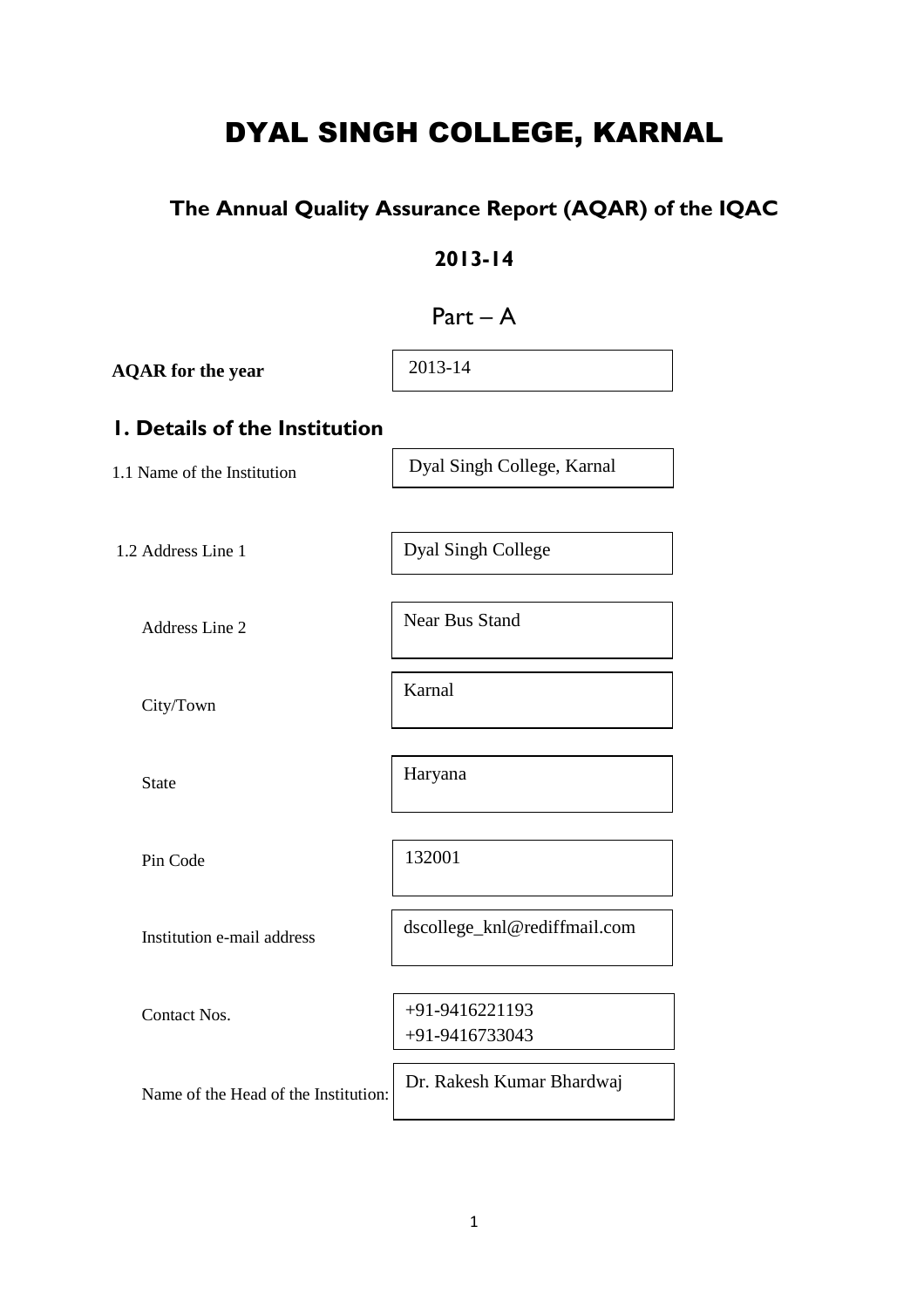| Tel. No. with STD Code:                                                                                  | 0184-2252030, 2251087        |  |  |
|----------------------------------------------------------------------------------------------------------|------------------------------|--|--|
|                                                                                                          |                              |  |  |
| Mobile:                                                                                                  | +91-9416221193               |  |  |
|                                                                                                          |                              |  |  |
| Name of the IQAC Co-ordinator:                                                                           | Dr. Chander Shekhar          |  |  |
|                                                                                                          |                              |  |  |
| Mobile:                                                                                                  | +91-9416733043               |  |  |
|                                                                                                          |                              |  |  |
| IQAC e-mail address:                                                                                     | dscollege_knl@rediffmail.com |  |  |
|                                                                                                          |                              |  |  |
| 1.3 NAAC Track ID (For ex. MHCOGN 18879)                                                                 | HRCOGN11131                  |  |  |
| <b>OR</b>                                                                                                |                              |  |  |
| 1.4 NAAC Executive Committee No. & Date:<br>(For Example EC/32/A&A/143 dated 3-5-2004.                   | EC/32/122 dated 03-05-2004   |  |  |
| This EC no. is available in the right corner- bottom<br>of your institution's Accreditation Certificate) |                              |  |  |
|                                                                                                          | www.dsckarnal.org            |  |  |
| 1.5 Website address:                                                                                     |                              |  |  |

Web-link of the AQAR:

www.dsckarnal.org

1.6 Accreditation Details

| Sl. No. | Cycle       | Grade | <b>CGPA</b> | Year of<br>Accreditation | Validity<br>Period |
|---------|-------------|-------|-------------|--------------------------|--------------------|
|         | $1st$ Cycle | A     | 86.30       | 2004                     | 5 years            |
| 2       | $2nd$ Cycle |       |             |                          |                    |
| 3       | $3rd$ Cycle |       |             |                          |                    |
|         | $4th$ Cycle |       |             |                          |                    |

1.7 Date of Establishment of IQAC : DD/MM/YYYY

10/07/2005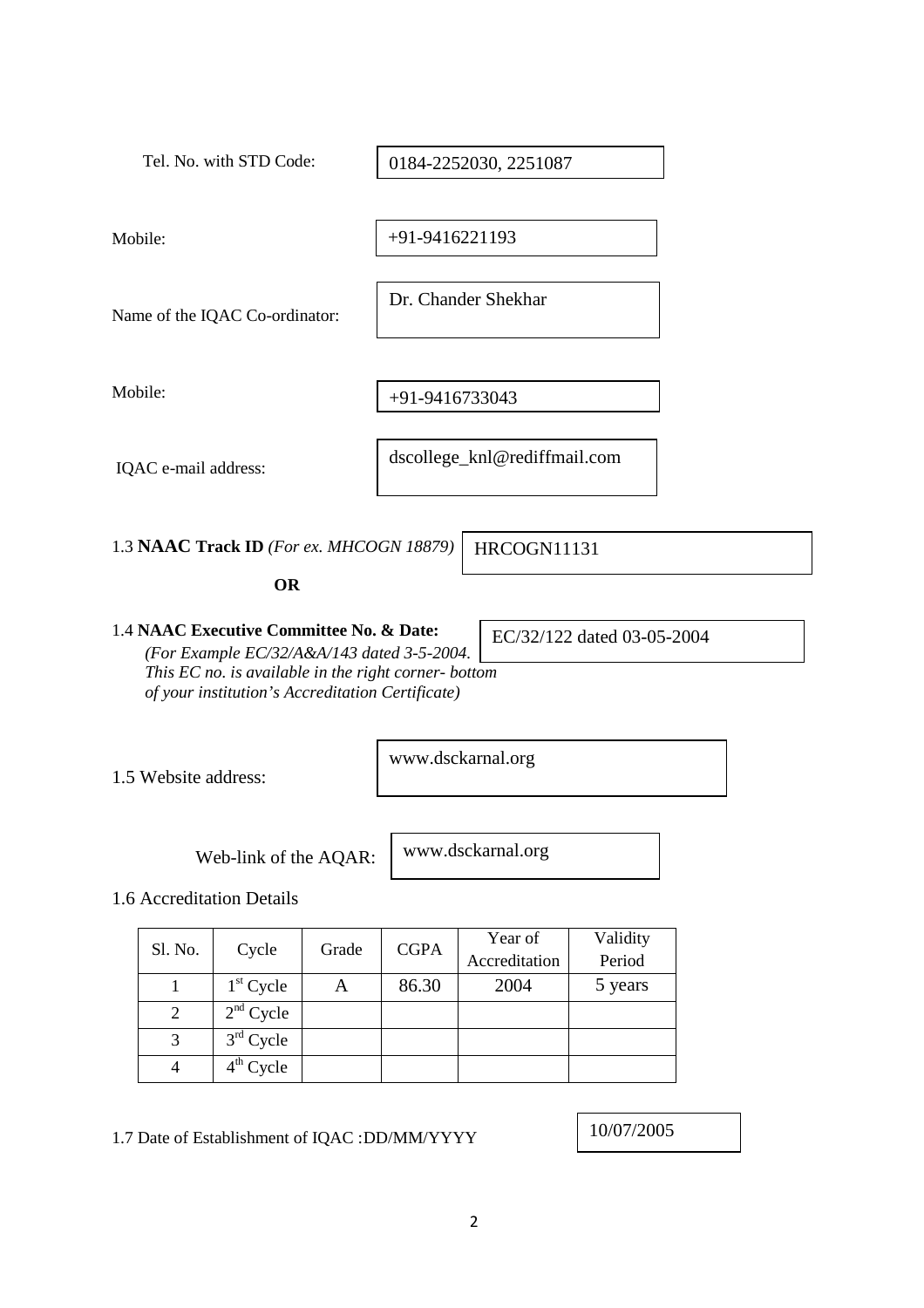1.8 Details of the previous year's AQAR submitted to NAAC after the latest Assessment and Accreditation by NAAC (*(for example AQAR 2010-11submitted to NAAC on 12-10-2011)*

| i. AQAR __________07/08/2013 ____ ____________________(DD/MM/YYYY) |                                 |                                                       |
|--------------------------------------------------------------------|---------------------------------|-------------------------------------------------------|
|                                                                    |                                 |                                                       |
|                                                                    |                                 |                                                       |
|                                                                    |                                 |                                                       |
| 1.9 Institutional Status                                           |                                 |                                                       |
| University                                                         | <b>State</b><br>Central         | Deemed<br>Private                                     |
| <b>Affiliated College</b>                                          | Yes<br>$\overline{N_{O}}$       |                                                       |
| <b>Constituent College</b>                                         | Yes<br>No                       |                                                       |
| Autonomous college of UGC                                          | Yes<br>N <sub>o</sub>           |                                                       |
| Regulatory Agency approved Institution                             | Yes                             | N <sub>o</sub>                                        |
| (eg. AICTE, BCI, MCI, PCI, NCI)                                    |                                 |                                                       |
| Co-education<br>Type of Institution                                | Men<br>$\checkmark$             | Women                                                 |
| Urban                                                              | $\checkmark$<br>Rural           | Tribal                                                |
| <b>Financial Status</b><br>Grant-in-aid                            | $\checkmark$                    | UGC 2(f) $\vert \sqrt{\vert}$ UGC 12B<br>$\checkmark$ |
|                                                                    | Grant-in-aid $+$ Self Financing | <b>Totally Self-financing</b>                         |
| 1.10 Type of Faculty/Programme                                     |                                 |                                                       |
| Science  <br>Arts                                                  | Commerce                        | PEI (Phys Edu)<br>Law                                 |
| TEI (Edu)<br>Engineering                                           | <b>Health Science</b>           | Management                                            |
| Others (Specify)                                                   |                                 |                                                       |
| 1.11 Name of the Affiliating University (for the Colleges)         |                                 | Kurukshetra University,<br>Kurukshetra                |

 $\begin{array}{c} \hline \end{array}$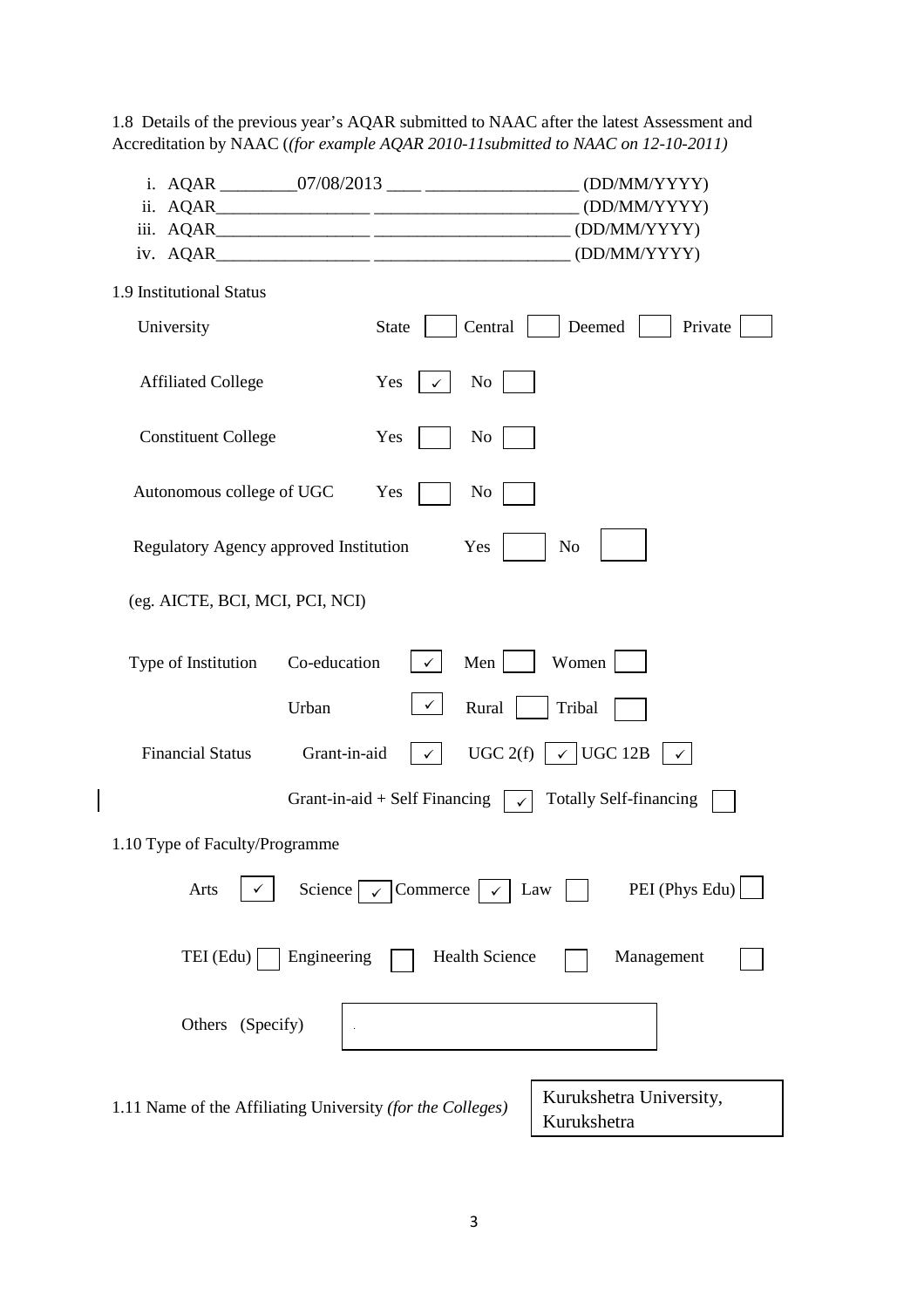## 1.12 Special status conferred by Central/ State Government-- UGC/CSIR/DST/DBT/ICMR etc

| Autonomy by State/Central Govt. / University                    |              |                     |
|-----------------------------------------------------------------|--------------|---------------------|
| University with Potential for Excellence                        |              | <b>UGC-CPE</b>      |
| <b>DST Star Scheme</b>                                          |              | <b>UGC-CE</b>       |
| <b>UGC-Special Assistance Programme</b>                         |              | <b>DST-FIST</b>     |
| <b>UGC-Innovative PG programmes</b>                             | ✓            | Any other (Specify) |
| <b>UGC-COP Programmes</b><br>2. IQAC Composition and Activities |              |                     |
|                                                                 |              |                     |
| 2.1 No. of Teachers                                             | 8            |                     |
| 2.2 No. of Administrative/Technical staff                       | 1            |                     |
| 2.3 No. of students                                             | 1            |                     |
| 2.4 No. of Management representatives                           | 1            |                     |
| 2.5 No. of Alumni                                               | 1            |                     |
| 2.6 No. of any other stakeholder and                            | $\mathbf{1}$ |                     |
| community representatives                                       |              |                     |
| 2.7 No. of Employers/ Industrialists                            | $\mathbf 1$  |                     |
| 2.8 No. of other External Experts                               | 1            |                     |
| 2.9 Total No. of members                                        |              |                     |
|                                                                 | 15           |                     |
| 2.10 No. of IQAC meetings held                                  | $\mathbf{1}$ |                     |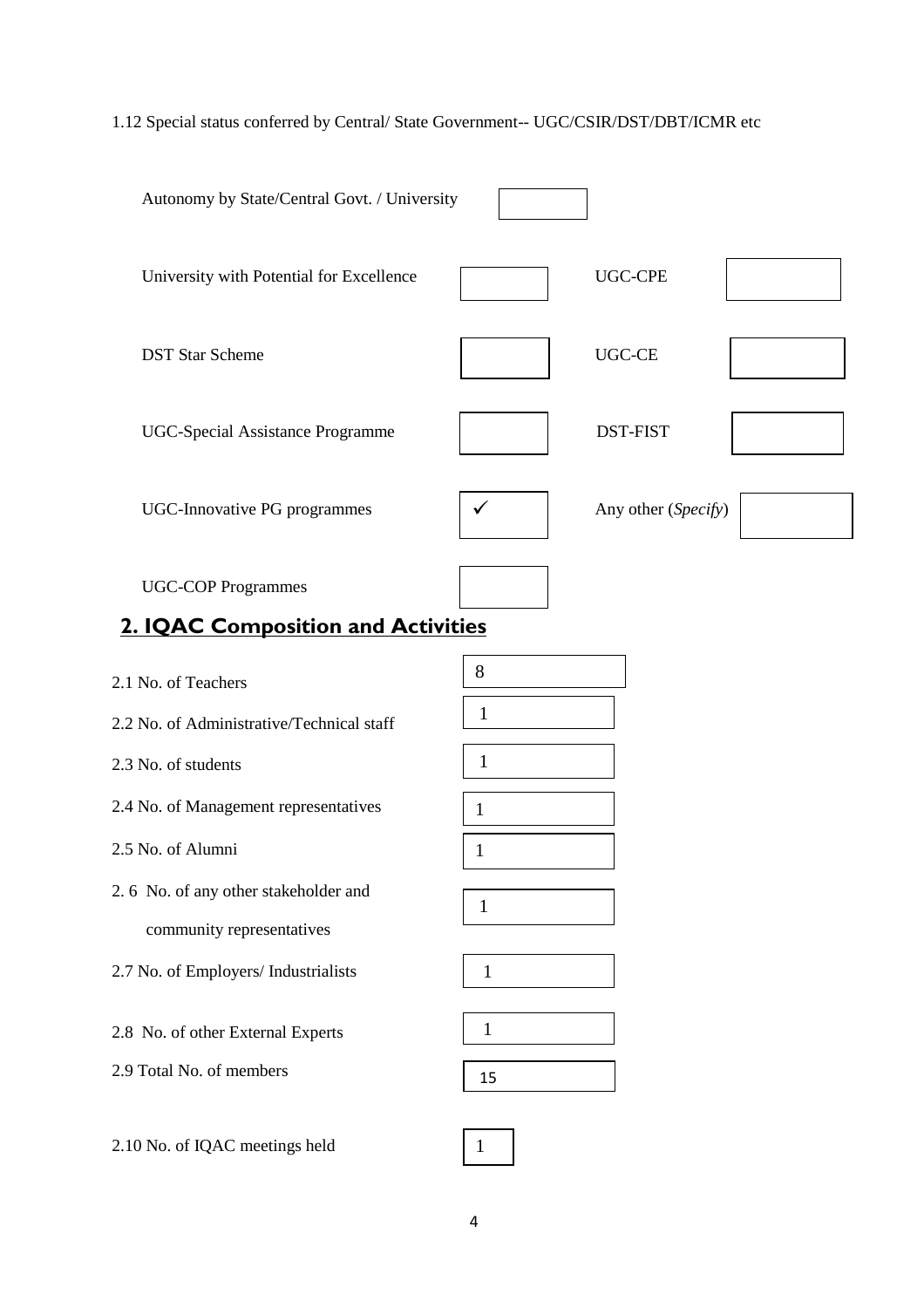| 2.11 No. of meetings with various stakeholders:                                                                         | No. $\vert 4 \vert$ | Faculty |     |                |
|-------------------------------------------------------------------------------------------------------------------------|---------------------|---------|-----|----------------|
| Non-Teaching Staff Students $\begin{vmatrix} 1 \\ 1 \end{vmatrix}$ Alumni $\begin{vmatrix} 1 \\ 1 \end{vmatrix}$ Others |                     |         |     |                |
| 2.12 Has IQAC received any funding from UGC during the year?                                                            |                     |         | Yes | N <sub>0</sub> |
| If yes, mention the amount                                                                                              |                     |         |     |                |

2.13 Seminars and Conferences (only quality related)

(i) No. of Seminars/Conferences/ Workshops/Symposia organized by the IQAC

| Total Nos.                                                 | Nil | International | National | <b>State</b> | <b>Institution Level</b> |  |
|------------------------------------------------------------|-----|---------------|----------|--------------|--------------------------|--|
| (ii) Themes                                                |     |               |          |              |                          |  |
| 2.14 Significant Activities and contributions made by IQAC |     |               |          |              |                          |  |

- 1. Drawn the academic calendar for the session 2013-14.
- 2. The academic performance for the session 2012-13 was critically evaluated.
- 3. The plan to introduce new courses was discussed.

### 2.15 Plan of Action by IQAC/Outcome

The plan of action chalked out by the IQAC in the beginning of the year towards quality

enhancement and the outcome achieved by the end of the year \*

| Plan of Action                              | Achievements                            |
|---------------------------------------------|-----------------------------------------|
| 1. The faculty members should be encouraged | 1. As a result 44 papers were presented |
| to participate more in seminars, present    | in National and 5 papers were           |
| papers and get the papers published.        | presented in International              |
|                                             | Seminar/Conferences and 27 papers       |
|                                             | were published.                         |
| 2. The 5 years integrated M.Sc. Forensic    | 2. The college got approved 5 years     |
| Science should be introduced.               | integrated M.Sc. Forensic Science       |
|                                             | under Innovative programme of UGC.      |
| 3. The college should have more career      | 3. The UGC sanctioned Career Oriented   |
| oriented courses.                           | Programme in Functional English.        |

| Yes $\vert \cdot \vert$ No<br>2.15 Whether the AQAR was placed in statutory body                    |  |  |  |  |
|-----------------------------------------------------------------------------------------------------|--|--|--|--|
| Any other body $\boxed{\phantom{1}}$<br>Management $\sqrt{\phantom{a}}$ Syndicate                   |  |  |  |  |
| Provide the details of the action taken                                                             |  |  |  |  |
|                                                                                                     |  |  |  |  |
| The Governing Body approved all the three plans of action of the IQAC after critical deliberations. |  |  |  |  |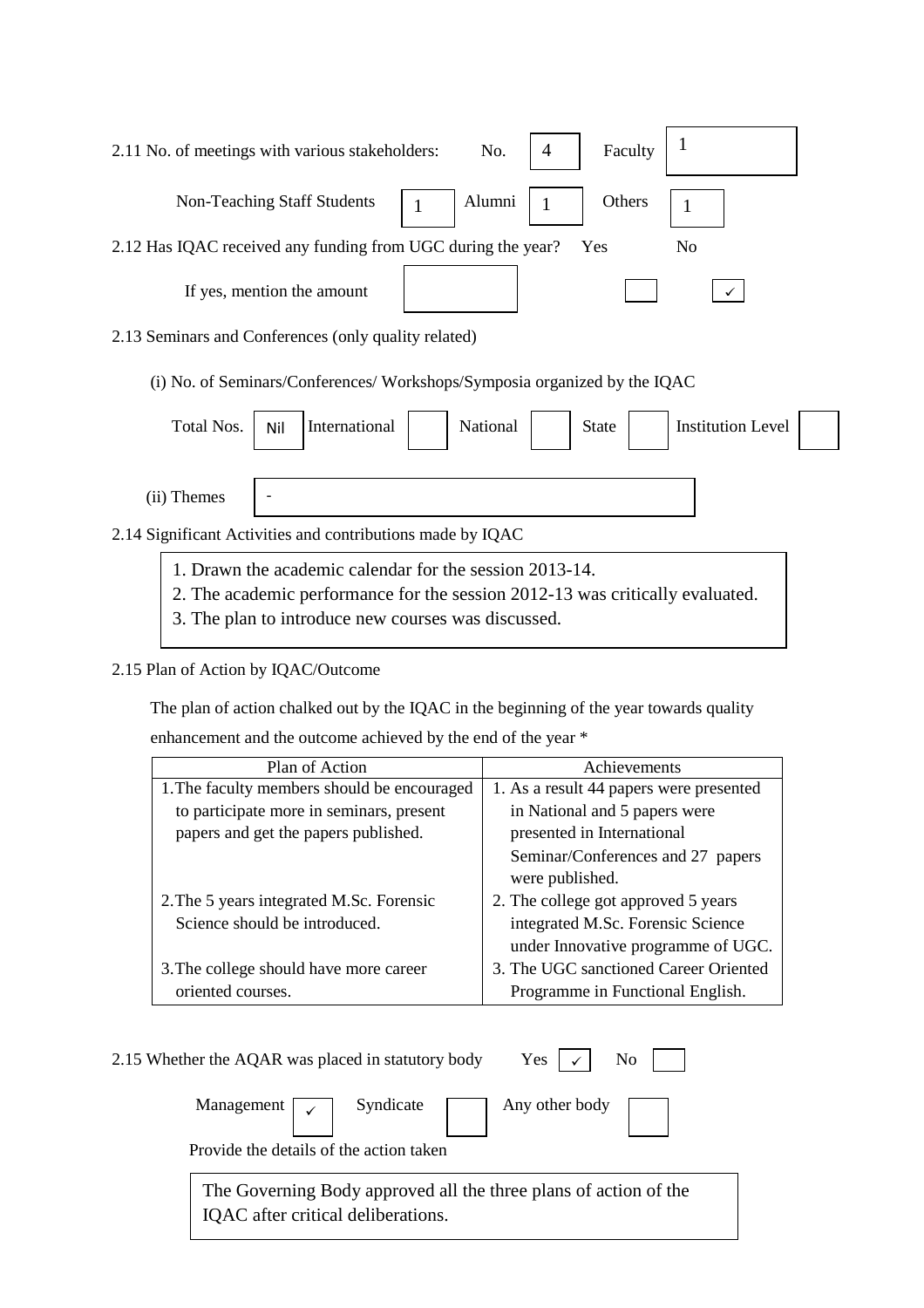# **Criterion – I 1. Curricular Aspects**

1.1 Details about Academic Programmes

| Level of the<br>Programme | Number of<br>existing<br>Programmes | Number of<br>programmes added<br>during the year | Number of<br>self-financing<br>programmes | Number of value<br>added / Career<br>Oriented<br>programmes |
|---------------------------|-------------------------------------|--------------------------------------------------|-------------------------------------------|-------------------------------------------------------------|
| PhD                       |                                     |                                                  |                                           |                                                             |
| PG                        | 6                                   |                                                  | 3                                         |                                                             |
| <b>UG</b>                 | 9                                   |                                                  | 5                                         | 3                                                           |
| PG Diploma                |                                     |                                                  |                                           |                                                             |
| <b>Advanced Diploma</b>   |                                     |                                                  |                                           |                                                             |
| Diploma                   | 1                                   |                                                  |                                           |                                                             |
| Certificate               | 4                                   |                                                  |                                           |                                                             |
| Others                    |                                     |                                                  |                                           |                                                             |
| <b>Total</b>              | 20                                  |                                                  | 8                                         | 3                                                           |
| Interdisciplinary         |                                     |                                                  |                                           |                                                             |
| Innovative                | 1 (Yet to be                        |                                                  |                                           |                                                             |
|                           | after<br>started                    |                                                  |                                           |                                                             |
|                           | approval                            |                                                  |                                           |                                                             |
|                           | from K.U.K.                         |                                                  |                                           |                                                             |

1.2 (i) Flexibility of the Curriculum: CBCS/Core/Elective option / Open options (ii) Pattern of programmes:

| Pattern   | Number of programmes |
|-----------|----------------------|
| Semester  | 15                   |
| Trimester |                      |
| Annual    |                      |

1.3 Feedback from stakeholders\* Alumni  $\vert \cdot \vert$  Parents  $\vert \cdot \vert$  Employers  $\vert \cdot \vert$  Students  *(On all aspects)*  Mode of feedback : Online  $\vert$  Manual  $\vert \cdot \vert$  Co-operating schools (for PEI) Employers  $\sim$  $\checkmark$ 

*\*Please provide an analysis of the feedback in the Annexure* 

- 1.4 Whether there is any revision/update of regulation or syllabi, if yes, mention their salient aspects.
	- N.A

1.5 Any new Department/Centre introduced during the year. If yes, give details.

No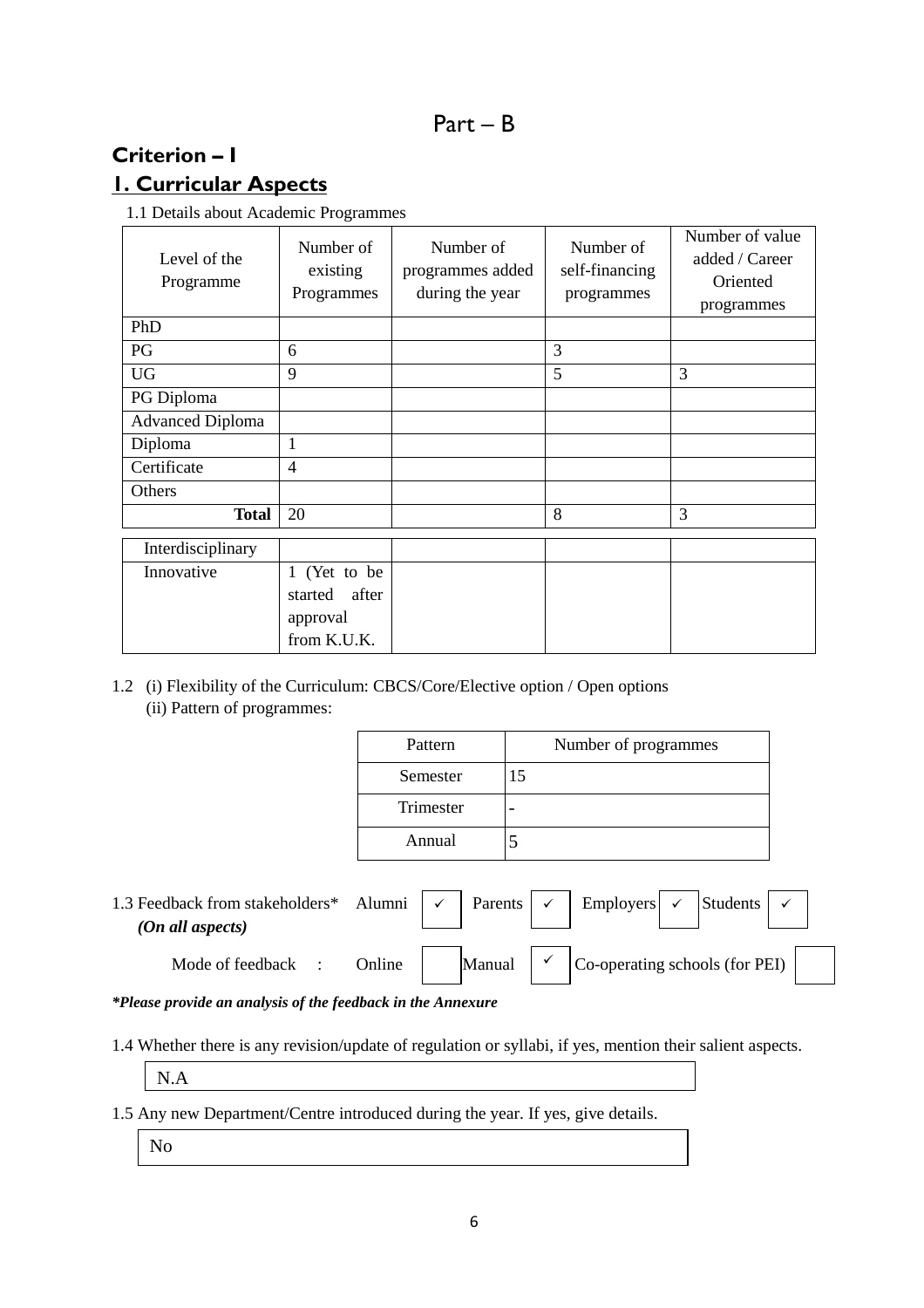# **Criterion – II**

### **2. Teaching, Learning and Evaluation**

2.1 Total No. of permanent faculty

| Total | Asst. Professors   Associate Professors   Professors   Others |  |
|-------|---------------------------------------------------------------|--|
| 54    |                                                               |  |

2.2 No. of permanent faculty with Ph.D.

2.3 No. of Faculty Positions Recruited (R) and Vacant (V) during the year

| Asst.      |  | Associate  | Professors |  | Others |  | Total |  |
|------------|--|------------|------------|--|--------|--|-------|--|
| Professors |  | Professors |            |  |        |  |       |  |
|            |  |            |            |  |        |  |       |  |
|            |  |            |            |  |        |  |       |  |
|            |  |            |            |  |        |  |       |  |

2.4 No. of Guest and Visiting faculty and Temporary faculty Nil  $04$   $||69$ 

29

2.5 Faculty participation in conferences and symposia:

| No. of Faculty          | International level | National level | State level |
|-------------------------|---------------------|----------------|-------------|
| Attended                | )5                  | 20             |             |
| Presented papers        | רו.                 |                |             |
| <b>Resource Persons</b> |                     | 08             |             |

2.6 Innovative processes adopted by the institution in Teaching and Learning:

- Wi-Fi facility is available for the faculty and the students.
- Literary programmes, Seminars, Workshops, Science Exhibitions are organized by the college.
- Our faculty members are given opportunities to participate in International/National Conferences/ Seminars organized.
- 'Know Your Syllabus' quiz is organized every year in which the students of all B.A and M.A classes participate.
- In the classes PPT lectures prepared by our faculty members for EDUSAT are shown.
- 2.7 Total No. of actual teaching days during this academic year

190

2.8 Examination/ Evaluation Reforms initiated by the Institution (for example: Open Book Examination, Bar Coding, Double Valuation, Photocopy, Online Multiple Choice Questions)

The college is affiliated to K.U. Kurukshetra. The examination system given by K.U. Kurukshetra is adopted.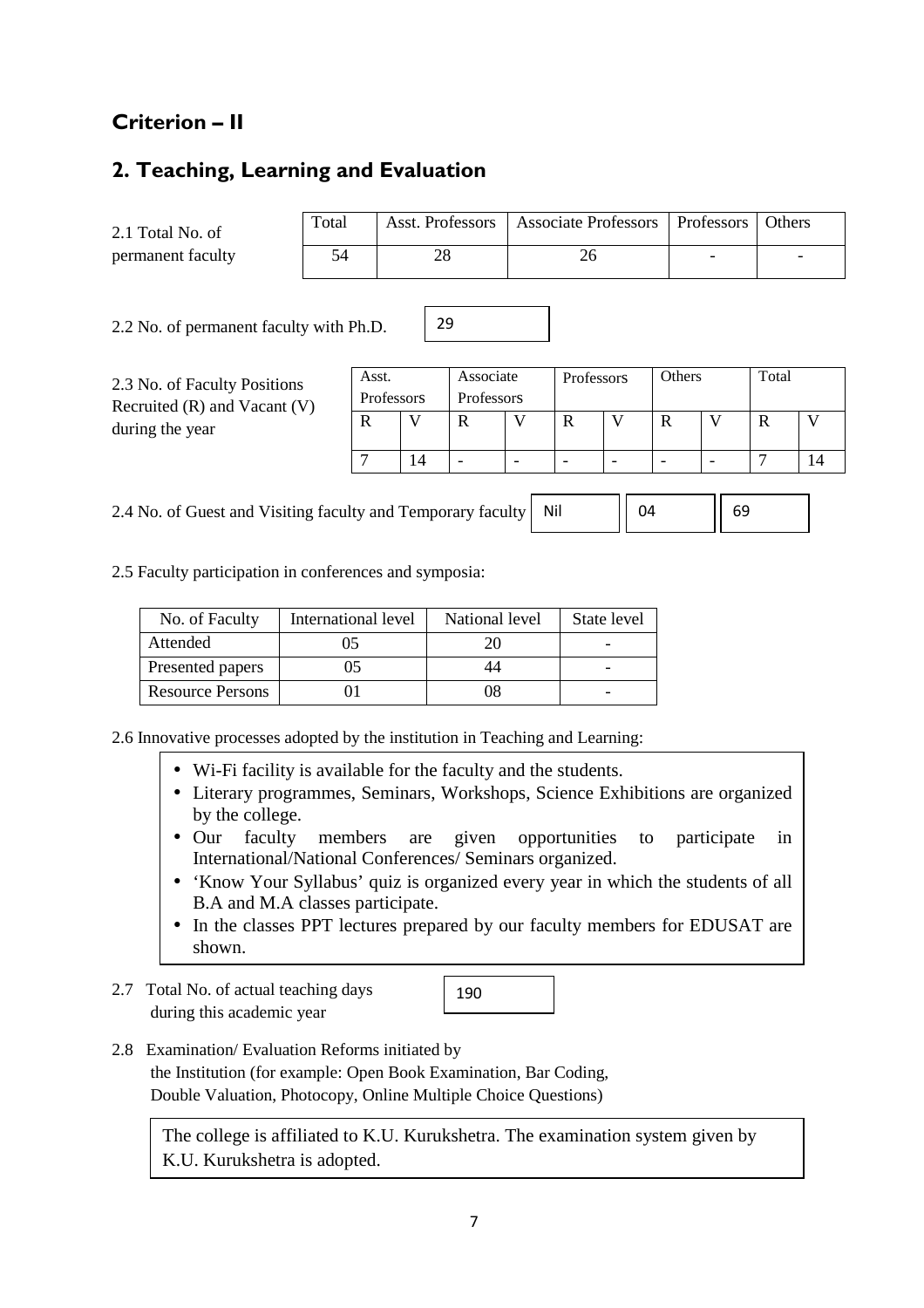- 2.9 No. of faculty members involved in curriculum restructuring/revision/syllabus development as member of Board of Study/Faculty/Curriculum Development workshop 02 01 | Nil
- 2.10 Average percentage of attendance of students

85%

2.11 Course/Programme wise

distribution of pass percentage :

|                          | Total no. of |                          | Division       |                          |                          |                          |  |
|--------------------------|--------------|--------------------------|----------------|--------------------------|--------------------------|--------------------------|--|
| Title of the             | students     | Distinction %            | I%             | $\rm{II}$ %              | III %                    | Pass %                   |  |
| Programme                | appeared     |                          |                |                          |                          |                          |  |
| <b>B.Sc. I Semester</b>  | 427          | 24                       | 115            | 71                       | 51                       | 55.97                    |  |
| B.Sc. III                | 409          | 33                       | 137            | 68                       | 37                       | 62.50                    |  |
| Semester                 |              |                          |                |                          |                          |                          |  |
| B.Sc. V                  | 336          | 10                       | 93             | 76                       | 51                       | 64.24                    |  |
| Semester                 |              |                          |                |                          |                          |                          |  |
| B.Com. I                 | 292          | 04                       | 57             | 55                       | 10                       | 42.00                    |  |
| Semester                 |              |                          |                |                          |                          |                          |  |
| B.Com. III               | 279          | 23                       | 110            | 71                       | 22                       | 71.00                    |  |
| Semester                 |              |                          |                |                          |                          |                          |  |
| B.Com. V                 | 272          | 12                       | 110            | 83                       | 16                       | 77.00                    |  |
| Semester                 |              |                          |                |                          |                          |                          |  |
| <b>B.A. I Semester</b>   | 231          | 01                       | 10             | 16                       | 11                       | 17.74                    |  |
| B.A. III                 | 209          | 01                       | 10             | 15                       | 16                       | 23.41                    |  |
| Semester                 |              |                          |                |                          |                          |                          |  |
| <b>B.A. V Semester</b>   | 174          | ÷,                       | 02             | 22                       | 15                       | 23.42                    |  |
| B.A. Hons (Eco)          | 08           |                          | 01             | 02                       |                          | 37.50                    |  |
| I Sem                    |              |                          |                |                          |                          |                          |  |
| B.A. Hons (Eco)          | 06           | $\overline{\phantom{a}}$ | $\blacksquare$ | $\overline{\phantom{a}}$ | $\overline{\phantom{a}}$ | $\overline{\phantom{a}}$ |  |
| <b>III</b> Sem           |              |                          |                |                          |                          |                          |  |
| B.A. Hons (Eco)          | 10           | $\qquad \qquad -$        | 02             | 04                       | 01                       | 70.000                   |  |
| V Sem                    |              |                          |                |                          |                          |                          |  |
| B.A. Hons (Eng)          | 16           | $\overline{a}$           | 03             | 03                       | 01                       | 43.75                    |  |
| I Sem                    |              |                          |                |                          |                          |                          |  |
| B.A. Hons (Eng)          | 16           | $\overline{a}$           | 07             | 04                       | 01                       | 75.00                    |  |
| III Sem                  | 05           |                          | 03             | 01                       |                          |                          |  |
| B.A. Hons (Eng)<br>V Sem |              | 01                       |                |                          | $\blacksquare$           | 100.00                   |  |
| <b>BCA I Semester</b>    | 51           | $\Box$                   | 07             | 07                       | 01                       | 31.37                    |  |
|                          |              |                          |                |                          |                          |                          |  |
| <b>BCA III</b>           | 60           | 04                       | 22             | 12                       | 02                       | 60.00                    |  |
| Semester                 |              |                          | 39             |                          |                          |                          |  |
| <b>BCAV</b><br>Semester  | 56           | 04                       |                | 03                       |                          | 75.00                    |  |
| M.A. Eng. I              | 14           | $\blacksquare$           | 01             | 04                       | 04                       | 64.28                    |  |
| Semester                 |              |                          |                |                          |                          |                          |  |
| M.A. Eng. III            | 37           | $\blacksquare$           | 03             | 15                       | 10                       | 77.77                    |  |
| Semester                 |              |                          |                |                          |                          |                          |  |
| M.A. Hindi I             | 13           | $\overline{\phantom{a}}$ | 02             | 04                       | 03                       | 69.23                    |  |
| Semester                 |              |                          |                |                          |                          |                          |  |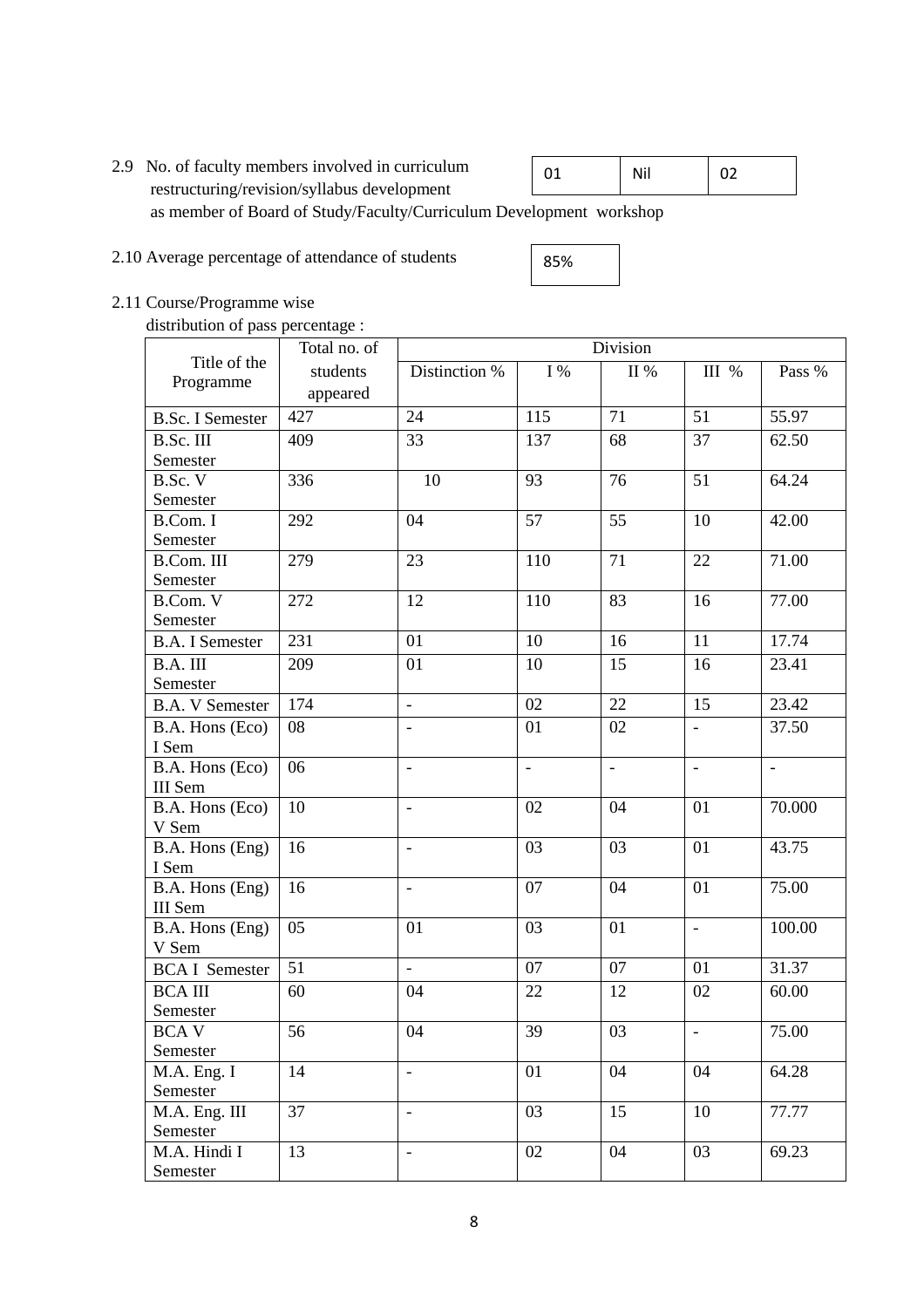| M.A. Hindi III    | 22 |    | 20 | 02 |                   | 100.00 |
|-------------------|----|----|----|----|-------------------|--------|
| Semester          |    |    |    |    |                   |        |
| M.A. Pol. Sc. I   | 21 |    | 04 | 10 | 02                | 76.19  |
| Sem.              |    |    |    |    |                   |        |
| M.A. Pol. Sc. III | 36 |    | 02 | 05 | 17                | 66.66  |
| Sem.              |    |    |    |    |                   |        |
| M.A. Eco. I       | 11 |    | 06 | 01 | 01                | 54.54  |
| Sem.              |    |    |    |    |                   |        |
| M.A. Eco. III     | 15 |    | 10 | 02 | 02                | 87.50  |
| Sem.              |    |    |    |    |                   |        |
| M.Com. I Sem.     | 67 | -  | 25 | 28 | 03                | 89.55  |
| M.Com. III Sem.   | 56 | 03 | 43 | 11 | $\qquad \qquad -$ | 96.00  |
| M.Sc. Chem. I     | 34 | 05 | 15 | 06 | 02                | 76.47  |
| Sem.              |    |    |    |    |                   |        |
| M.Sc. Chem. III   | 36 |    | 15 | 01 |                   | 44.44  |
| Sem.              |    |    |    |    |                   |        |

2.12 How does IQAC Contribute/Monitor/Evaluate the Teaching & Learning processes :

- IQAC evaluates the results of the college critically and suggest the remedial measures where required.
- IQAC give suggestions for the improvements of teaching process such as holding of seminars among the students in the classes, quizzes on the topics like 'Know your syllabus' etc.
- 2.13 Initiatives undertaken towards faculty development

| <b>Faculty / Staff Development Programmes</b>  | Number of faculty<br>benefitted |
|------------------------------------------------|---------------------------------|
| Refresher courses                              | 0 <sub>5</sub>                  |
| UGC – Faculty Improvement Programme            |                                 |
| <b>HRD</b> programmes                          |                                 |
| Orientation programmes                         | 07                              |
| Faculty exchange programme                     |                                 |
| Staff training conducted by the university     |                                 |
| Staff training conducted by other institutions | 03                              |
| Summer / Winter schools, Workshops, etc.       | 05                              |
| <b>Others</b>                                  |                                 |

#### 2.14 Details of Administrative and Technical staff

| Category                                                         | Number of<br>Permanent<br>Employees | Number of<br>Vacant<br>Positions | Number of<br>permanent<br>positions filled<br>during the Year | Number of<br>positions filled<br>temporarily |
|------------------------------------------------------------------|-------------------------------------|----------------------------------|---------------------------------------------------------------|----------------------------------------------|
| Administrative Staff                                             | 06                                  | 03                               | Nil                                                           | 03                                           |
| <b>Technical Staff</b><br>(including Library $\&$<br>Lab. Staff) | 19                                  | 07                               | Nil                                                           | 16                                           |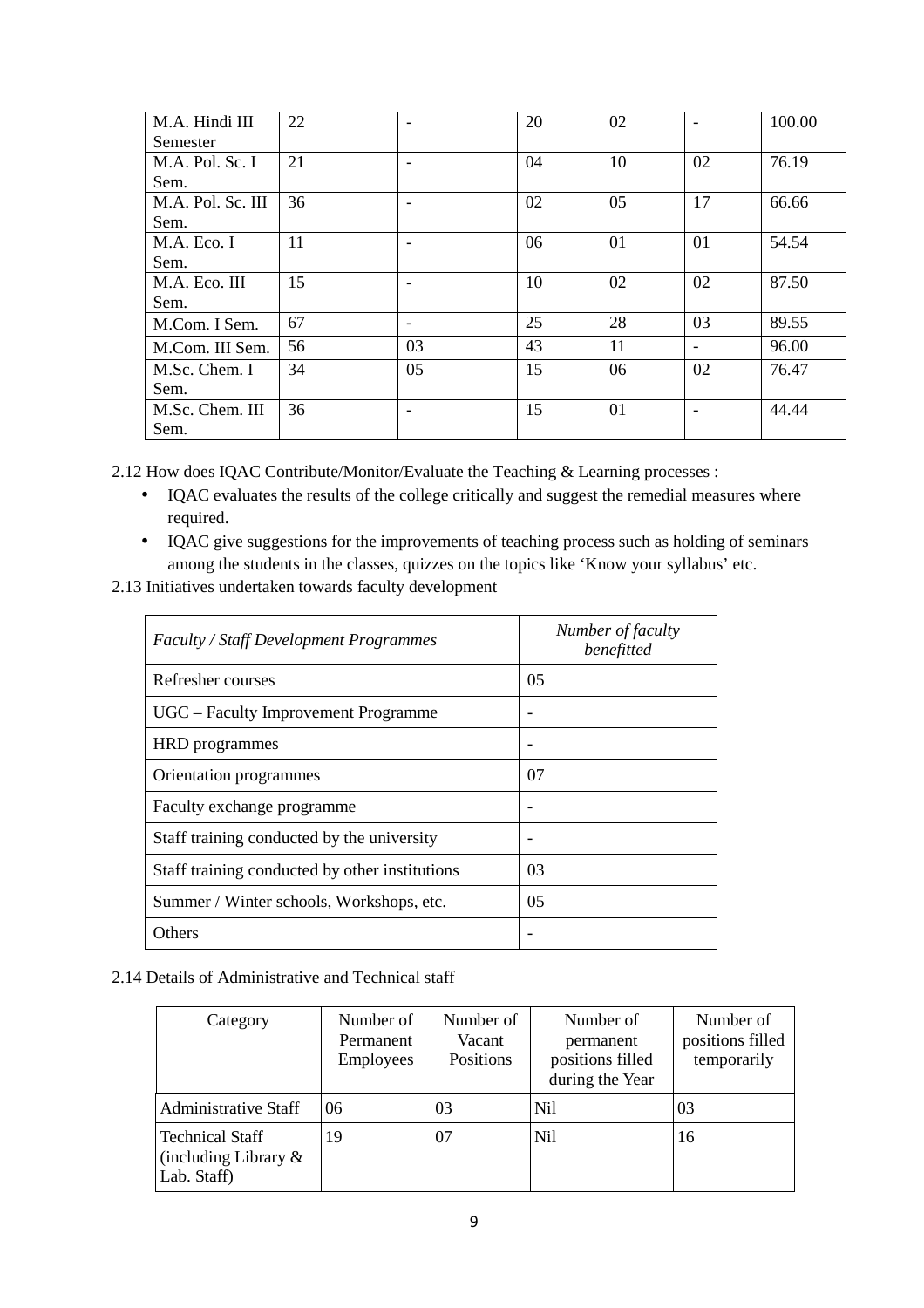# **Criterion – III**

### **3. Research, Consultancy and Extension**

3.1 Initiatives of the IQAC in Sensitizing/Promoting Research Climate in the institution

- The College has a "Research and New Courses Committee" for providing guidance related to research activities.
- Raising funds for research work from external sources.
- Provide academic support to faculty for pursuing M. Phil., Ph.D. and publication of research papers.
- Teachers are motivated to attend seminars, conferences and workshops by giving them T.A, registration fee and duty leave.
- The faculty members are pursued to publish papers in refereed journals.
- The departments are encouraged to organize seminars, conferences, workshops and extension lectures.
- Motivate faculty and students to conduct extension activities to help society and making them aware of social responsibility by talks given by experts.
- 3.2 Details regarding major projects

|                     | Completed | Ongoing          | Sanctioned | Submitted |
|---------------------|-----------|------------------|------------|-----------|
| Number              | 02        | $\Omega$         |            | 01        |
| Outlay in Rs. Lakhs | 14,17,000 | Participation as |            |           |
|                     |           | honorary         |            |           |
|                     |           | researcher<br>in |            |           |
|                     |           | CCINSA<br>petro  |            |           |
|                     |           | count project    |            |           |

3.3 Details regarding minor projects

|                     | Completed | Ongoing | Sanctioned | Submitted |
|---------------------|-----------|---------|------------|-----------|
| Number              |           | -       | -          |           |
| Outlay in Rs. Lakhs | 1,20,000  | -       | -          | -         |

### 3.4 Details on research publications

|                          | International | National | Others |
|--------------------------|---------------|----------|--------|
| Peer Review Journals     | ١h            |          |        |
| Non-Peer Review Journals |               |          |        |
| e-Journals               |               |          |        |
| Conference proceedings   |               |          |        |

### 3.5 Details on Impact factor of publications:

10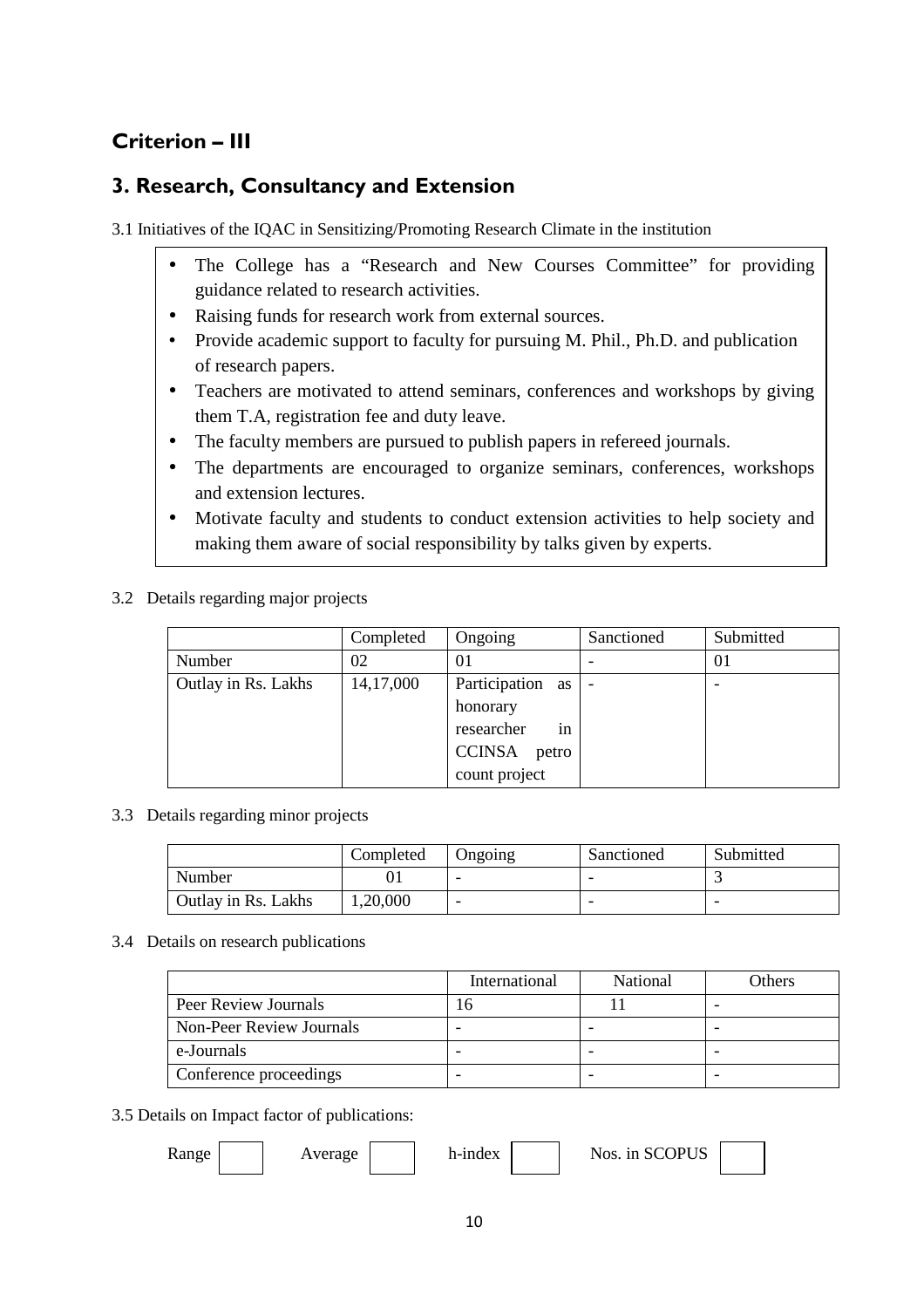3.6 Research funds sanctioned and received from various funding agencies, industry and other organisations

| Nature of the Project                                                   | Duration<br>Year | Name of the<br>funding Agency | Total grant<br>sanctioned | Received  |
|-------------------------------------------------------------------------|------------------|-------------------------------|---------------------------|-----------|
| Major projects                                                          | 2012-14          | <b>DST</b>                    | 13,17,000                 | 13,17,000 |
| <b>Minor Projects</b>                                                   | 2012-14          | <b>UGC</b>                    | 1,20,000                  | 75,000    |
| <b>Interdisciplinary Projects</b>                                       | 2012-14          | <b>UGC</b>                    | 1.20,000                  | 72,500    |
| Industry sponsored                                                      | 2013-14          | <b>CSDS</b>                   | 1,00,000                  | 1,00,000  |
| Projects sponsored by the<br>University/College                         |                  |                               |                           |           |
| Students research projects<br>(other than compulsory by the University) |                  |                               |                           |           |
| Any other (Specify)                                                     |                  |                               |                           |           |
| Total                                                                   |                  |                               | 15,37,000                 | 14,92,000 |

| 3.7 No. of books published i) With ISBN No.            |                                                    | 36                      |                      | <b>Chapters in Edited Books</b>               | 1                    |
|--------------------------------------------------------|----------------------------------------------------|-------------------------|----------------------|-----------------------------------------------|----------------------|
| 3.8 No. of University Departments receiving funds from | ii) Without ISBN No.                               | 5                       |                      |                                               |                      |
|                                                        | UGC-SAP<br>$\times$<br><b>DPE</b><br>×             | CAS                     | ×                    | <b>DST-FIST</b><br><b>DBT</b> Scheme/funds    | $\times$<br>$\times$ |
| 3.9 For colleges                                       | Autonomy<br>$\times$<br><b>INSPIRE</b><br>$\times$ | <b>CPE</b><br><b>CE</b> | $\times$<br>$\times$ | <b>DBT</b> Star Scheme<br>Any Other (specify) | $\times$<br>×        |
| 3.10 Revenue generated through consultancy             |                                                    | 3.25 lakhs              |                      |                                               |                      |
| 3.11 No. of conferences                                | Level                                              | International           | National             | <b>State</b>                                  | University           |

**×**

**×**

| 3.11 No. of conferences      | Level      | International   National |          | State | University   College |         |
|------------------------------|------------|--------------------------|----------|-------|----------------------|---------|
|                              | Number     | $\overline{\phantom{0}}$ | $\Omega$ |       |                      | 02      |
| organized by the Institution | Sponsoring | ۰                        | DHE &    |       |                      | College |
|                              | agencies   |                          | UGC      |       |                      |         |
|                              |            |                          |          |       |                      |         |

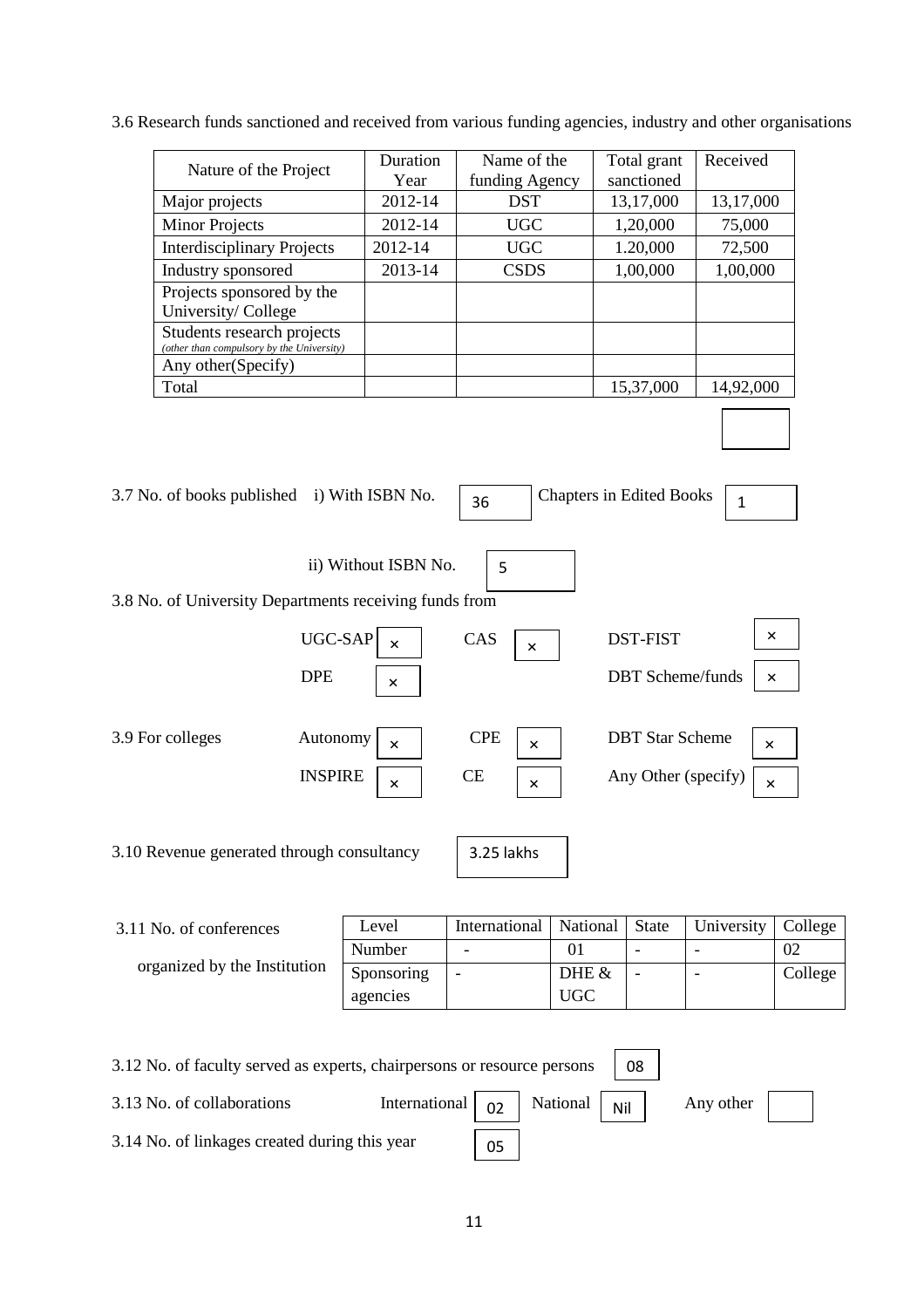3.15 Total budget for research for current year in lakhs :

| From Funding agency | 300000 | From Management of University/College | 261945 |
|---------------------|--------|---------------------------------------|--------|
| Total               | 561945 |                                       |        |

3.16 No. of patents received this year

| Type of Patent |         | Number |
|----------------|---------|--------|
| National       | Applied |        |
|                | Granted |        |
| International  | Applied |        |
|                | Granted |        |
|                | Applied |        |
| Commercialised | Granted |        |

3.17 No. of research awards/ recognitions received by faculty and research fellows Of the institute in the year

|  | Total   International   National   State   University   Dist   College |  |  |  |
|--|------------------------------------------------------------------------|--|--|--|
|  |                                                                        |  |  |  |

| 3.18 No. of faculty from the Institution<br>who are Ph. D. Guides<br>and students registered under them | 05<br>05 |
|---------------------------------------------------------------------------------------------------------|----------|
| 3.19 No. of Ph.D. awarded by faculty from the Institution                                               | O٩       |

3.20 No. of Research scholars receiving the Fellowships (Newly enrolled + existing ones) **Nil**

| <b>JRF</b>                                       | <b>SRF</b> | Project Fellows     | Any other                 |    |
|--------------------------------------------------|------------|---------------------|---------------------------|----|
|                                                  |            |                     |                           |    |
| 3.21 No. of students Participated in NSS events: |            |                     |                           |    |
|                                                  |            | University level    | State level<br>33         | 0  |
|                                                  |            | National level<br>0 | International level       | 0  |
| 3.22 No. of students participated in NCC events: |            |                     |                           |    |
|                                                  |            | University level    | State level               | 26 |
|                                                  |            | National level      | International level<br>14 | 0  |
| 3.23 No. of Awards won in NSS:                   |            |                     |                           |    |
|                                                  |            | University level    | State level<br>33         |    |
|                                                  |            | National level      | International level       |    |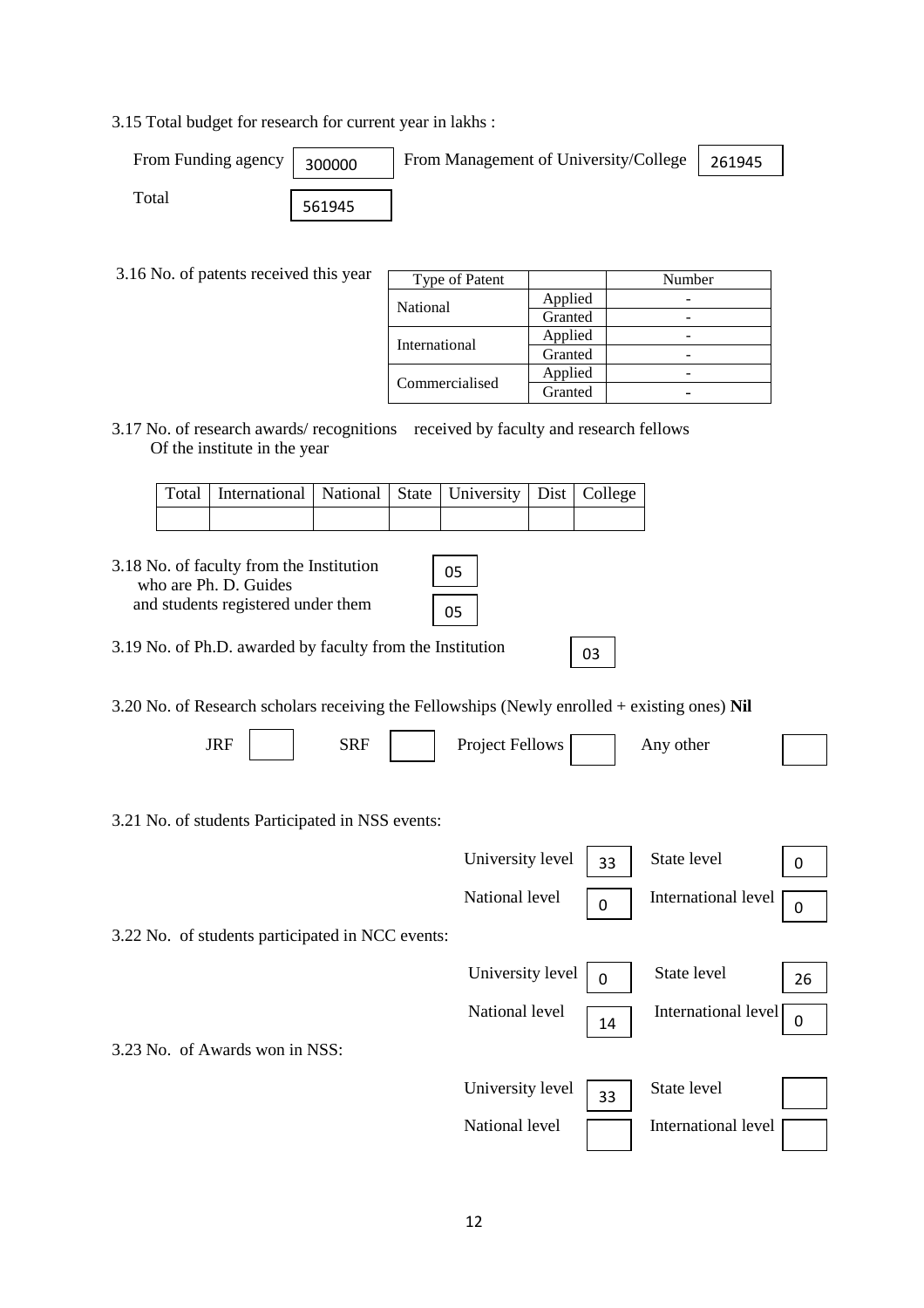3.24 No. of Awards won in NCC:



3.26 Major Activities during the year in the sphere of extension activities and Institutional Social Responsibility

- Independence Day was celebrated.
- The Department of Commerce organised extension lectures by Dr R.S. Bhardwaj, Divisional Employment Officer, K.U. Kurukshetra on the topic 'Career Opportunities for Commerce students' and by Prof. Harsh Vardhan Kothari and Mr Akhilesh Chander on the topic 'Resume Writing & Interview Skills' and by Sh S.K. Verma on the topic 'How to Achieve Excellence with Positive Attitude'.
- Blood Donation Camp was organised on Founder's day on 09.09.2013. Seventy nine volunteers donated blood.
- The Sanskrit Department celebrated Sanskrit Week from 10.09.2013 to 17.09.2013 by organising the activities : Ved Mantro Uchaaran Competition, Sanskrit Quiz, Declamation Contest, Shalokacharan, Pajjvachan and Sukti Lekhan.
- Rangoli Making and Painting Competition was organised on 11.09.2013.
- International Peace Day was celebrated on 15.09.2013.
- The students attended National Youth Red Cross Training Camp at Haridwar from October 01- 06, 2013.
- The Department of Political Science organised and extension lecture on the topic 'Role of Civil Society in India' by Prof. Ranbir Singh, Professor (Retd.), Department of Political Science, K.U. Kurukshetra on 04.10.2013.
- Quiz on women related issues was organised on 11.01.2014.
- The Department of Political Science organised and extension lecture on the topic 'Relevance of Political Theory Today' by Prof. Sandeep Shastri, Vice Chancellor, Jain University, Bangalore on 24.01.2014.
- Biology Association organised an extension lecture on the topic 'Use of Microbes' on 27.01.2014 by Prof. Ashok Aggarwal, Department of Botany, K.U. Kurukshetra.
- The Department of Commerce hosted a seminar organised by Time Institute on the topic 'Govt. Job Options and Higher Studies Ahead' on 31.01.2014.
- The Department of Political Science organised the workshops and conducted surveys on Tracker Poll –I and II 2013, Farmer Survey 2013, Pre-Poll & Post Poll Surveys – Lok Sabha Elections, 2014.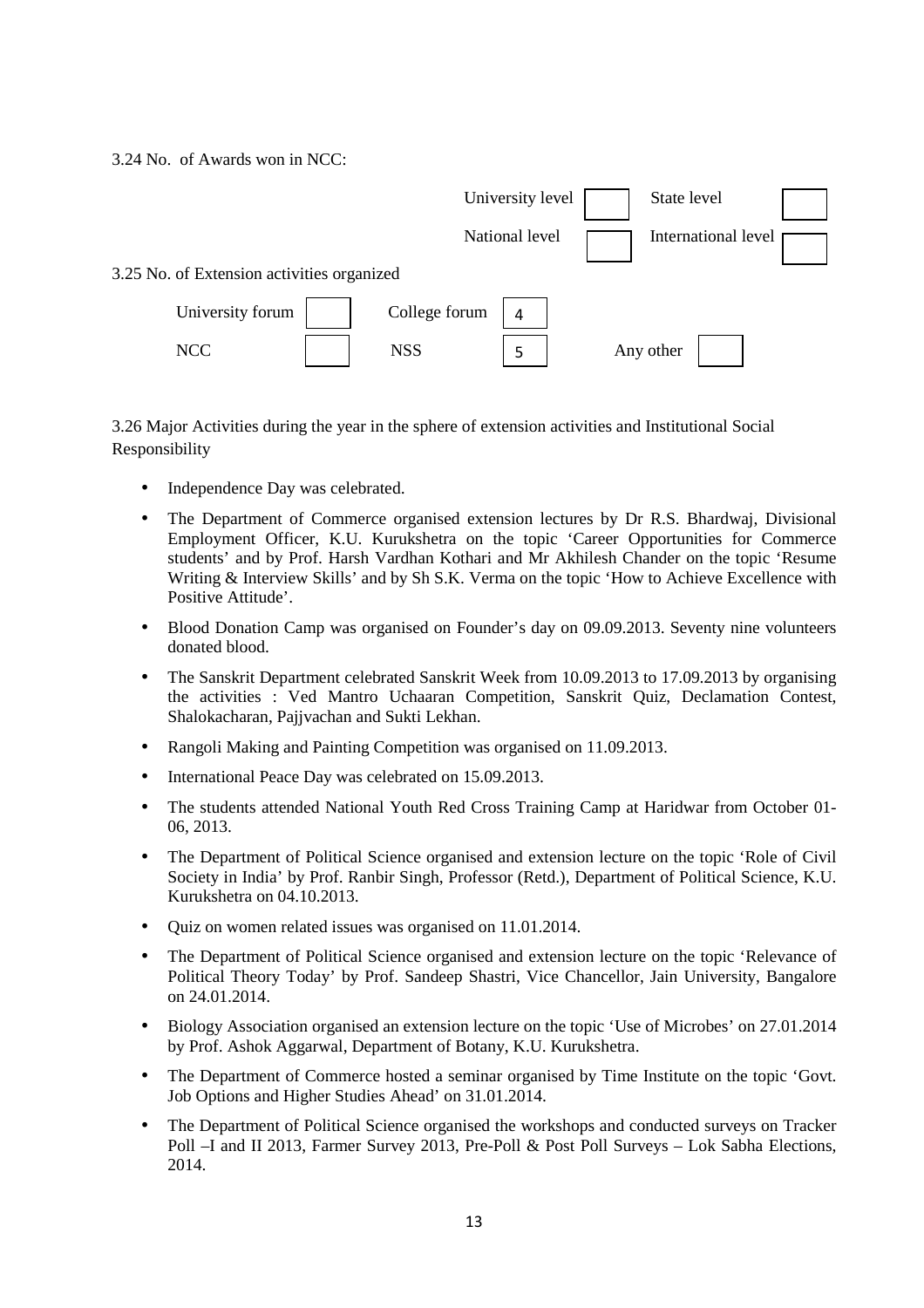- Collage Making and Poster Making competitions were organised by Fines Arts Club on 06.02.2014.
- A one day camp was organized to clean our college campus by NSS volunteers.
- Seven days NSS special camp organized at Uchana from 05. 01. 2014 to 11. 01.2014. One hundred and forty three volunteer's participated in the camp. During the camp various activities taken up are like cleanliness programme, literacy camp, awareness against social evils, information regarding environment, tree plantation, anti polythene and anti thermocoal campaign.
- The department of English organised a two day national seminar on the topic 'Historical Novel from Khuswant Singh to Amitav Ghosh : A Post Colonial Review' from February 02-03, 2014.
- The department of Hindi organised Dr Ratna Chander Sharma Memorial State Level Hindi Poem Recitation Competition on 13.03.2014.
- National Voters Day celebrated and an oath was administered to the students for voting above the influence of any type of cast, region, and religion etc.
- Republic Day was celebrated in the college.
- Dewan Anand Kumar Memorial State Level Inter College Quiz Contest on Environment and Dewan Anand Kumar Memorial State Level Inter College Chart and Poster Making Competition on Environment was organised on 01.03.2014.
- Organized the educational tours to Chathbir Zoo and Cactus Garden, Panchkula, Parliament House and President House, World of Wonders, Noida, Dehradun and Mussoori.
- Participated in Zonal Youth Festival five items commended.
- An extension lecture by Dr Babu Ram, Professor and Chairman, Department of Hindi, K.U.K. on the topic 'Padhya Sahitya and Gadhya Lekhan Ki Vibhin Vidhaon' was organised on 22.03.2014.
- The Department of History organised and extension lecture on the topic 'Relevance of Mahatma Gandhi in the age of Globalization' by Dr Jai Narain Sharma, Professor, Department of Gandian Studies, Punjab University, Chandigarh on 22.03.2014.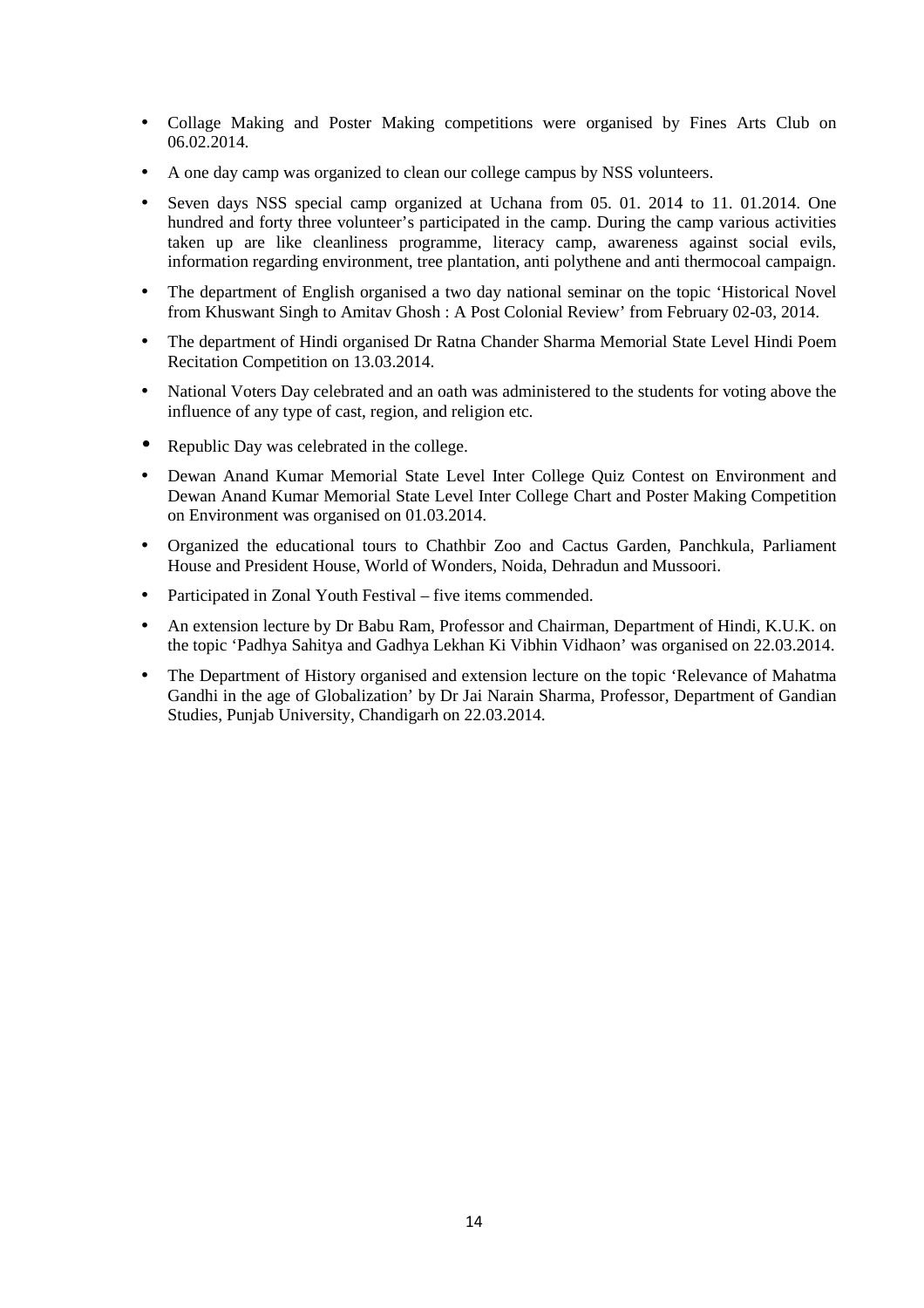# **Criterion – IV 4. Infrastructure and Learning Resources**

4.1 Details of increase in infrastructure facilities:

| Facilities                                                                           | Existing | Newly created | Source of        | Total                       |
|--------------------------------------------------------------------------------------|----------|---------------|------------------|-----------------------------|
|                                                                                      |          |               | Fund             |                             |
| Campus area                                                                          | 32374.85 |               |                  | 32374.85                    |
| Class rooms                                                                          | 36       |               |                  | 36                          |
| Laboratories                                                                         | 28       |               |                  | 28                          |
| <b>Seminar Halls</b>                                                                 | 2        |               |                  | $\mathcal{D}_{\mathcal{L}}$ |
| No. of important equipments purchased<br>$(\geq 1$ -0 lakh) during the current year. |          |               |                  |                             |
| Value of the equipment purchased                                                     |          | 109817        | UGC $&$          |                             |
| during the year (Rs. in Lakhs)                                                       |          |               | College          | 109817                      |
| Others – Sports Equipments                                                           |          | 500000        | UGC &<br>College | 500000                      |

4.2 Computerization of administration and library

### Administration

The college has its own website that shows a glimpse of the entire working of the institution. It provides details of courses, departments, teaching & non-teaching staff etc. All notices regarding admission and other college activities are uploaded on the notice board of the website.

Administration office is fully equipped with computers, printers, scanners, Photostat machine. Entire office is on networking and has internet facility. College has a Student Information Management Software and Accounts Software.

### Library

The college has a computerized library equipped with Library Automation Software — Libsoft. The infrastructure of the Library includes 8 Computer systems with Internet facility and 4 printers. The Library has access to e-resources provided by UGC-INFLIBNET through N-LIST programs. The digital section has around CDs/ DVDs and Video Cassettes.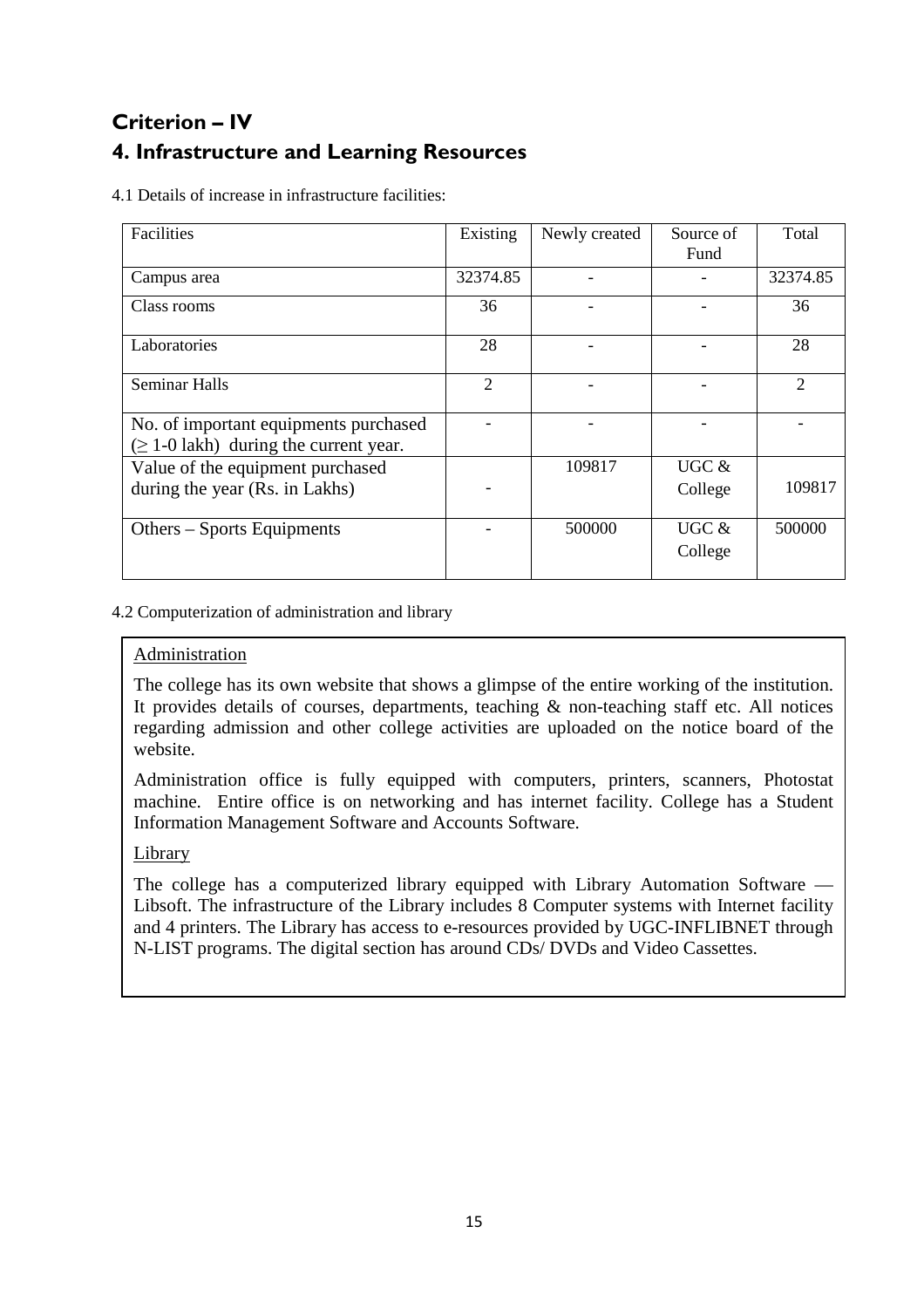#### 4.3 Library services:

|                         | Existing |       |       | Newly added | Total |       |
|-------------------------|----------|-------|-------|-------------|-------|-------|
|                         | No.      | Value | No.   | Value       | No.   | Value |
| <b>Text Books</b>       | 5458     |       | 450   | 400000      | 5908  |       |
| <b>Reference Books</b>  | 70000    |       | 1050  |             | 71050 |       |
| e-Books                 | 97300    | 5000  | 97300 | 5000        | 97300 | 5000  |
| Journals/Magazines      | 54       |       | Same  | 57000       | 54    | 57000 |
| e-Journals              | 5902     |       | 5902  |             | 5902  |       |
| <b>Digital Database</b> |          |       |       |             |       |       |
| CD & Video              | 12       |       |       |             | 12    |       |
| Others (specify)        |          |       | 175   | 28918       | 175   | 28918 |

\* e-books and e-journals are available through N-Link for which subscription is paid every year.

### 4.4 Technology up gradation (overall)

|          | Total<br>Computers | Computer<br>Labs | Internet | <b>Browsing</b><br>Centres | Computer<br>Centres      | Office | Depart-<br>ments         | Others |
|----------|--------------------|------------------|----------|----------------------------|--------------------------|--------|--------------------------|--------|
| Existing | 278                | 8                | 18       |                            |                          |        | 16                       |        |
| Added    | 3                  |                  |          |                            | $\overline{\phantom{0}}$ |        | $\overline{\phantom{0}}$ |        |
| Total    | 281                | 8                | 18       |                            |                          | 4      | 16                       |        |

4.5 Computer, Internet access, training to teachers and students and any other programme for technology upgradation (Networking, e-Governance etc.)

- All departments have internet facility.
- All HOD's of respective departments are provided with computers.
- All Science departments are equipped with projectors.
- The library and office has operational software to run day to day activities.
- The teachers are sent to the training programmes of ICT in various institutes.

#### 4.6 Amount spent on maintenance in lakhs :

- i) ICT
- ii) Campus Infrastructure and facilities
- iii) Equipments

iv) Others



 **Total :**  11.39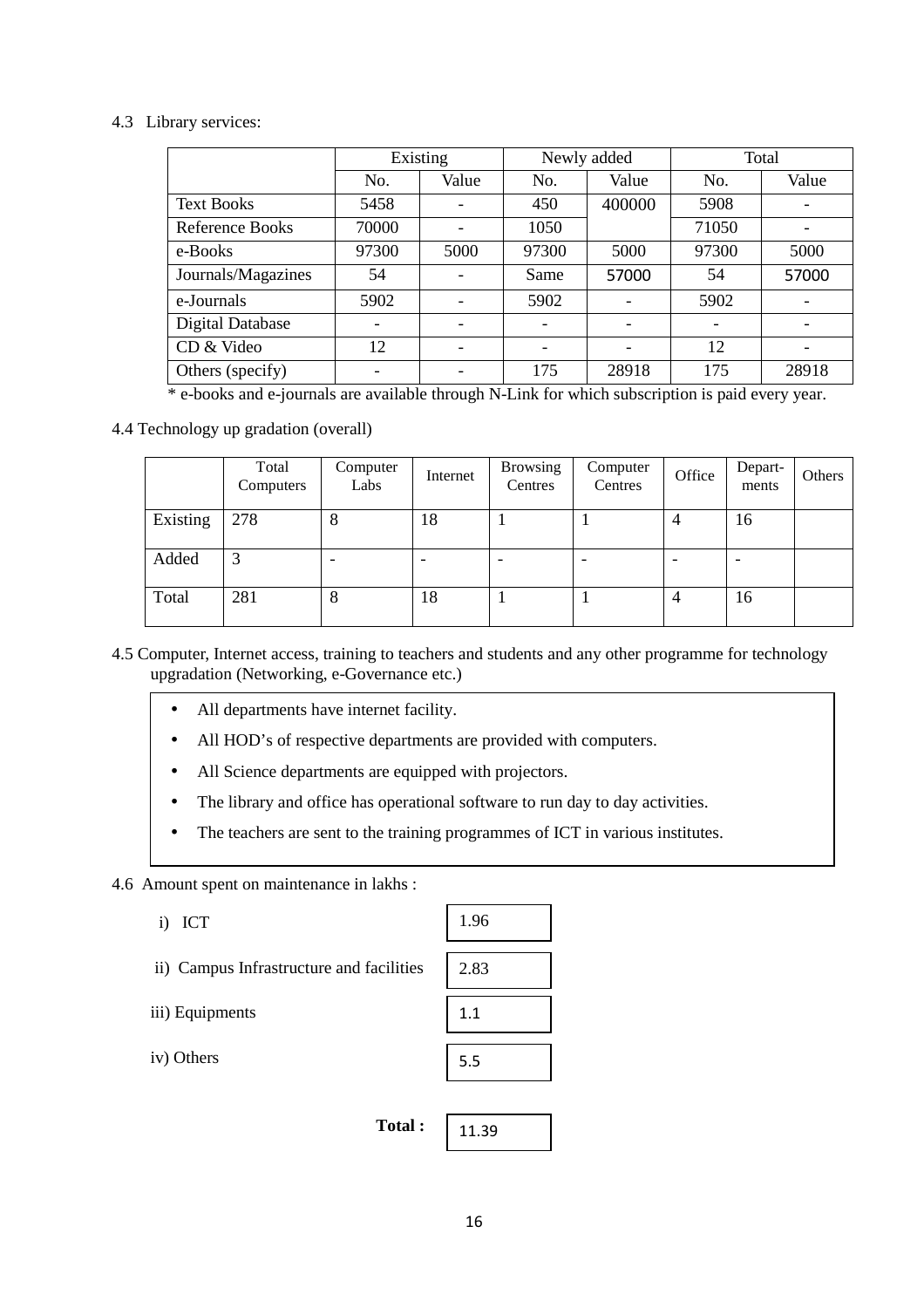# **Criterion – V 5. Student Support and Progression**

5.1 Contribution of IQAC in enhancing awareness about Student Support Services

Regular information is given to the students regarding Scholarships, Various Academic Competitions/Contests, Placement Programs, Training Sessions, Workshops, Shortage of Lectures, Dates & Results of Class Tests, Status of Internal Assessment and Alumni Association

5.2 Efforts made by the institution for tracking the progression

During the college convocation the students are asked to submit the feedback form in which they give information regarding their admission status in P.G. and other courses after passing out from the college.

 $3413 \mid 379$ 

108

Nil

5.3 (a) Total Number of students

- (b) No. of students outside the state
- (c) No. of international students

| Men | $2396 \mid 63.18$ | Women. |
|-----|-------------------|--------|

| lΩ      |            |
|---------|------------|
| 6<br>ïЧ | 6.82<br>14 |

UG PG Ph. D. Others

| Last Year |     |    | This Year                   |                          |       |         |     |           |                             |                          |       |
|-----------|-----|----|-----------------------------|--------------------------|-------|---------|-----|-----------|-----------------------------|--------------------------|-------|
| General   | SC. | ST | OBC<br>$+BC+$<br><b>SBC</b> | Physically<br>Challenged | Total | General | SC. | <b>ST</b> | OBC<br>$+BC+$<br><b>SBC</b> | Physically<br>Challenged | Total |
| 2913      | 279 |    | 649                         |                          | 3848  | 2460    | 360 |           | 962                         | 10                       | 3792  |

Demand ratio 2.9 Dropout % 2.8

5.4 Details of student support mechanism for coaching for competitive examinations (If any)

Free coaching is given to the students of P.G. classes by the faculty to appear in NET examination.

The faculty guide the students to appear in different competitive exams .

The extension lectures are organised for personality development and improvement in the communication skills.

No. of students beneficiaries

379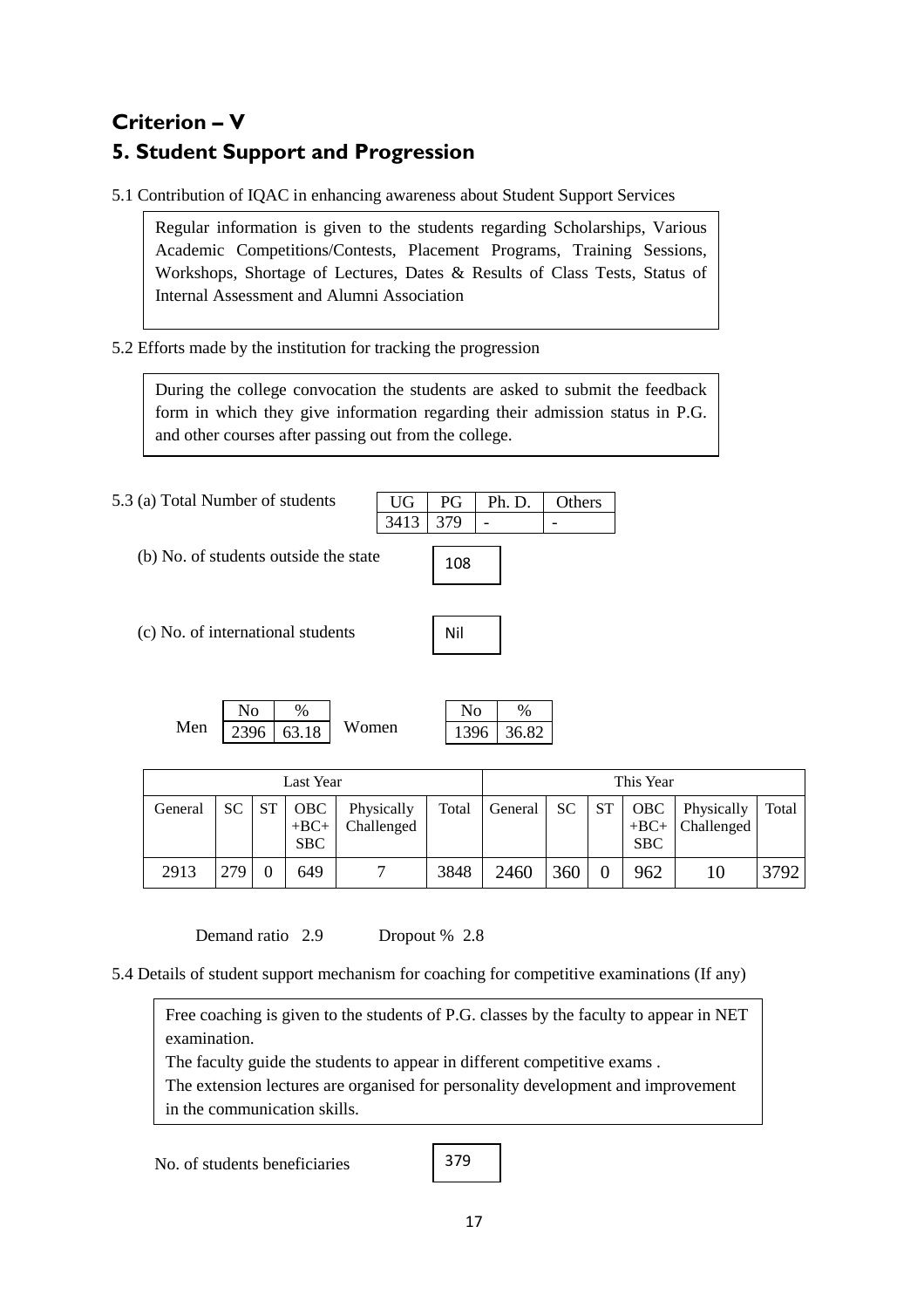5.5 No. of students qualified in these examinations



5.6 Details of student counselling and career guidance

Vocational Guidance & Placement Cell provides the information about professional placements to give students appropriate guidance to identify career opportunities. It also guides the students in the development of Soft Skills and Communication ability. It exposes them to the challenges and rigors of competitive tests. It organizes workshops and guidance seminars for informing them about market trends, professional needs and job profiles from time to time. Various activities conducted by the cell are as follows:

- IBM company visited our college and six students of the college were selected.
- WIPRO company visited our college for Placement Drive and four students were selected.
- Eight students were selected by TCS at RPIIT, Bastara (Karnal).
- Four students were selected by Tech-Mahindra at GVMITM, Sonipat.

No. of students benefitted



5.7 Details of campus placement

|                                       | <b>Off Campus</b>                  |                                     |                           |
|---------------------------------------|------------------------------------|-------------------------------------|---------------------------|
| Number of<br>Organizations<br>Visited | Number of Students<br>Participated | Number of<br><b>Students Placed</b> | Number of Students Placed |
|                                       | 220                                |                                     |                           |

- 5.8 Details of gender sensitization programmes
	- Quiz on women related issues was organised on 11.01.2014.
	- An extension lecture by Feminist Activist Ms. Sheba Aslam 'Fehmi' was organised on 05.03.2014 on the topic 'Rights of Women'.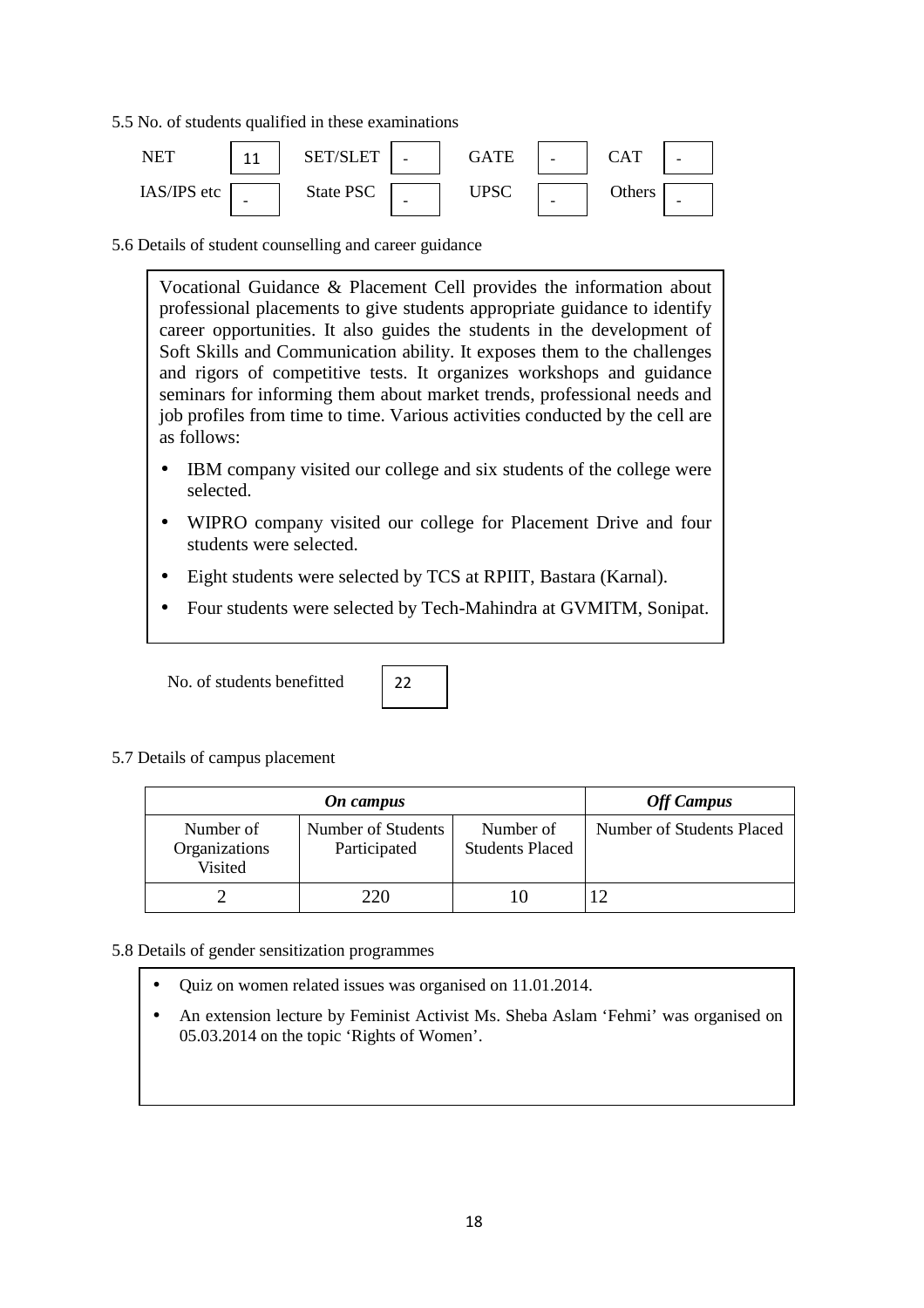### 5.9 Students Activities

5.9.1 No. of students participated in Sports, Games and other events

|       | State/ University level                                                 | 124            | National level | 5            | International level | Nil |
|-------|-------------------------------------------------------------------------|----------------|----------------|--------------|---------------------|-----|
|       | No. of students participated in cultural events                         |                |                |              |                     |     |
|       | State/ University level                                                 | 23             | National level | Nil          | International level | Nil |
|       |                                                                         |                |                |              |                     |     |
| 5.9.2 | No. of medals /awards won by students in Sports, Games and other events |                |                |              |                     |     |
|       | Sports: State/University level                                          | 5              | National level | $\mathbf{1}$ | International level | Nil |
|       | Cultural: State/ University level                                       | $\overline{2}$ | National level | Nil          | International level | Nil |

#### 5.10 Scholarships and Financial Support

|                                                                                           | Number of<br>students | Amount  |
|-------------------------------------------------------------------------------------------|-----------------------|---------|
| Financial support from institution                                                        | 90                    | 191000  |
| Financial support from government                                                         | 278                   | 1690830 |
| Financial support from other sources                                                      | 24                    | 36000   |
| received<br><b>Number</b><br>of<br>students<br>who<br>International/National recognitions |                       | 28000   |

### 5.11 Student organised / initiatives

| Fairs | : State/ University level   Nil   National level   Nil   International level   Nil                                                                                                          |  |  |  |
|-------|---------------------------------------------------------------------------------------------------------------------------------------------------------------------------------------------|--|--|--|
|       | Exhibition: State/ University level $\begin{vmatrix} 1 \\ 1 \end{vmatrix}$ National level $\begin{vmatrix} 1 \\ 1 \end{vmatrix}$ International level $\begin{vmatrix} 1 \\ 1 \end{vmatrix}$ |  |  |  |
|       |                                                                                                                                                                                             |  |  |  |

5.12 No. of social initiatives undertaken by the students

 $18$ 

5.13 Major grievances of students (if any) redressed: Nil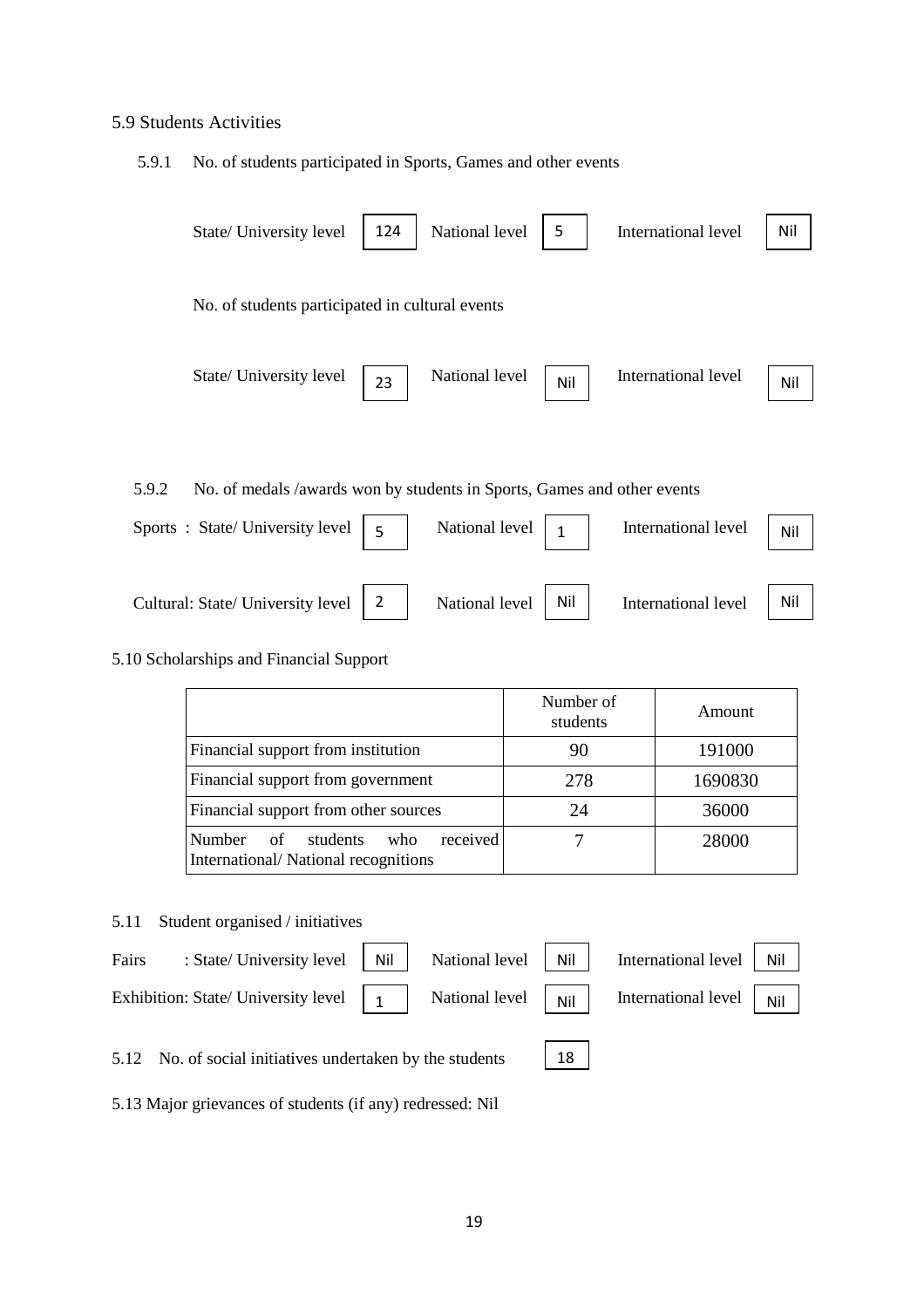# **Criterion – VI**

## **6. Governance, Leadership and Management**

6.1 State the Vision and Mission of the institution

| Excellence is a journey, not an end                                             |  |  |  |  |  |  |
|---------------------------------------------------------------------------------|--|--|--|--|--|--|
| <b>Motto/Mission</b>                                                            |  |  |  |  |  |  |
| The mission statement of the institute is provided by one of the great          |  |  |  |  |  |  |
| founding leaders of modern India, Sh. Keshab Chandra Sen:                       |  |  |  |  |  |  |
| 'Gather Ye the Wisdom of the East and the West'.                                |  |  |  |  |  |  |
| Our Mission, therefore, focuses on the holistic approach to                     |  |  |  |  |  |  |
| knowledge $-$ a blend of the scientific as well as the spiritual                |  |  |  |  |  |  |
| wisdom.                                                                         |  |  |  |  |  |  |
| Our mission is:                                                                 |  |  |  |  |  |  |
| To create top quality human resources by developing the innate                  |  |  |  |  |  |  |
| talent of our students.                                                         |  |  |  |  |  |  |
| To provide holistic development of personality, and improve the                 |  |  |  |  |  |  |
| overall academic performance of the students.                                   |  |  |  |  |  |  |
| To inculcate the spirit of secularism, nationalism, communal<br>$\bullet$       |  |  |  |  |  |  |
| harmony and rationalism as a value system.                                      |  |  |  |  |  |  |
| To motivate youth to render service to the society at large.<br>$\bullet$       |  |  |  |  |  |  |
| To develop the employable skills and to promote leadership<br>$\bullet$         |  |  |  |  |  |  |
| qualities among the students.                                                   |  |  |  |  |  |  |
| To provide a healthy physical, mental and emotional environment to<br>$\bullet$ |  |  |  |  |  |  |
| the students to help them to grow into perfect human beings.                    |  |  |  |  |  |  |

6.2 Does the Institution has a management Information System

- 6.3 Quality improvement strategies adopted by the institution for each of the following:
	- 6.3.1 Curriculum Development

The college being affiliated to K.U. Kurukshetra, the curriculum development is the prerogative of the University. The teachers of the college play an active role in curriculum development as members of Boards of Studies which is the statutory body for designing the curriculum.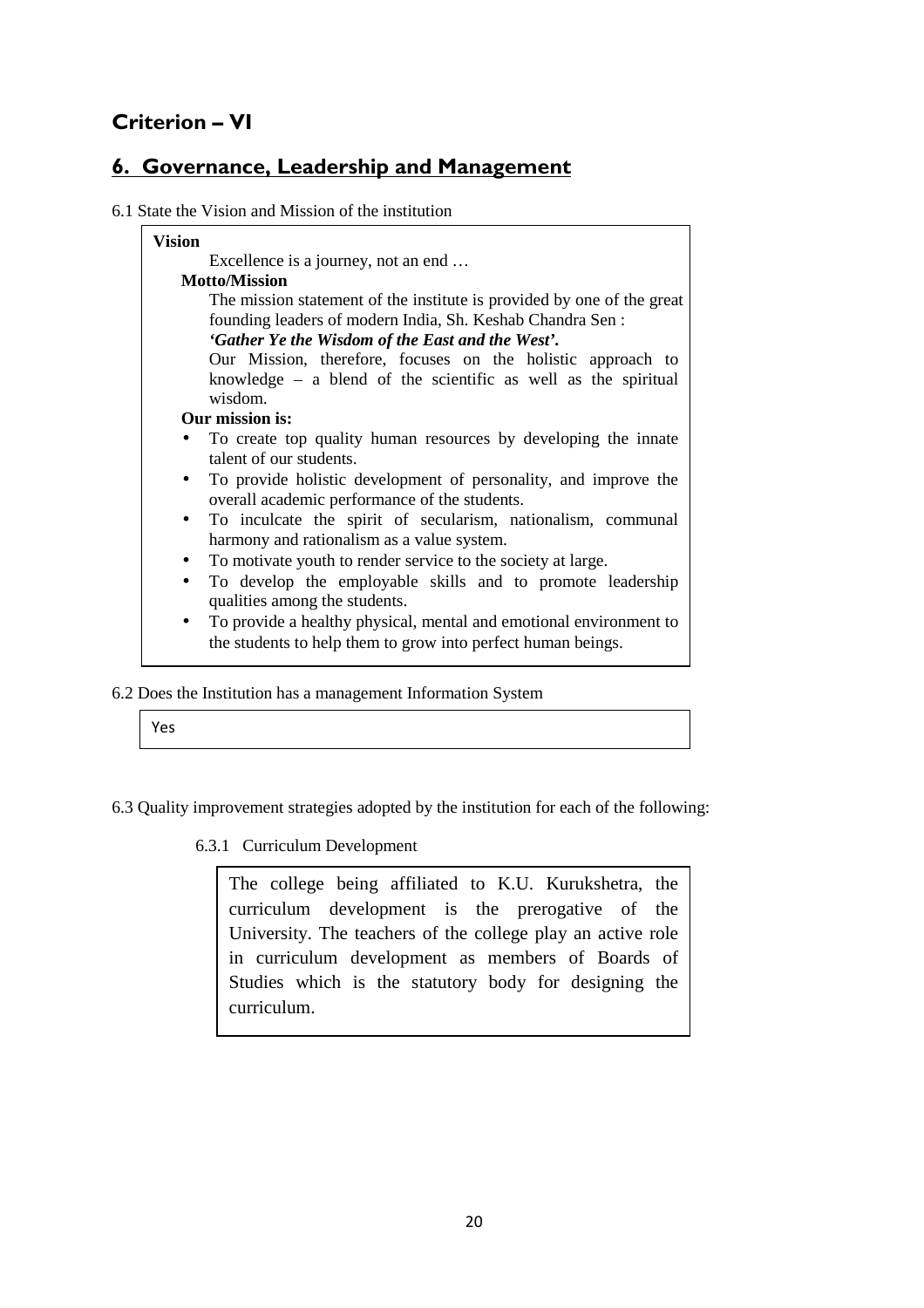6.3.2 Teaching and Learning

We use lecture method, PPT presentations, discussions, tests, assignment for teaching and learning in classroom. Alongwith it, stress is laid on seminars, group discussions and interactive sessions with the experts. We have modern teaching tools like overhead projectors, interactive board and DLP Projectors, which are used by the faculty to make teaching learning process more effective. Teaching plans are made well in advance for the semester, in which the syllabus distribution, revision tests, assignments, problem solving sessions are taken into consideration. Along with the regular class room teaching, the students are encouraged to use the library and internet facilities provided in the college campus.

6.3.3 Examination and Evaluation

The college being affiliated to K.U. Kurukshetra, it is obligatory for us to follow the system provided by the University in this regard.

6.3.4 Research and Development

The college management encourages teachers for research by providing T.A and registration fee to attend seminars. The faculty is motivated to apply for research projects. Our faculty organizes seminars/ workshops /conferences and actively participates in seminars / workshops / conferences in India as well as abroad. One of our faculty member received UGC grant for presenting his research paper abroad.

- 6.3.5 Library, ICT and physical infrastructure / instrumentation
	- We have a Wi-Fi campus and internet connections under ICT plan of Ministry of HRD, Government of India to enable the faculty and the students to access the resources of knowledge.
	- Online Public Access Catalogue (OPAC) terminal is available in the library, which is handled by the library staff. The students and faculty can access the internet facility during library working hours.
	- College is registered with National Library and Information Services Infrastructure for Scholarly Content which provides access to 97300 e-books and 5902 ejournals of different disciplines.
	- All the departments have computer and internet connection.
	- All the Science departments have DLP projectors and one Audio-Visual laboratory.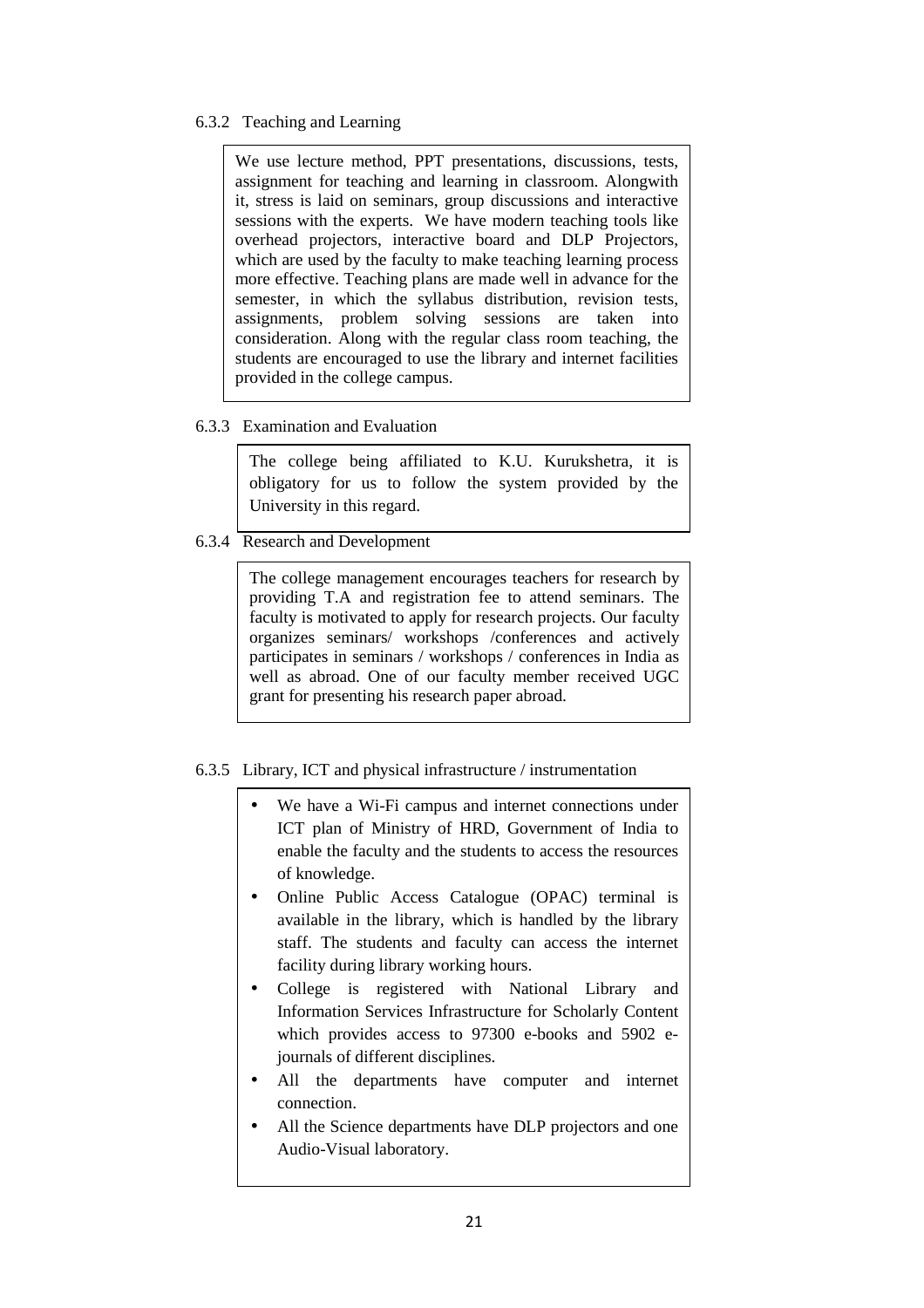#### 6.3.6 Human Resource Management

The college has a well qualified and dedicated faculty. All the members put their efforts to make the students good human beings. All the members are assigned different duties and responsibilities as per their interest and expertise, which they fulfill with dedication and devotion.

#### 6.3.7 Faculty and Staff recruitment

The college authorities are very meticulous regarding the recruitments, only highly qualified teachers and non-teaching staff are appointed. Teaching positions are created as per the workload in a particular subject or on the retirement of or resignation by the present incumbent(s).The regular faculty is employed strictly as per UGC, DHE, Haryana and University rules and conditions. The same eligibility conditions apply on part time and adhoc faculty. The college appoints temporary/adhoc teaching staff on the posts for which the Government does not provide grants.

#### 6.3.8 Industry Interaction / Collaboration

The placement cell of our college organizes the visit of various companies from time to time. The companies like WIPRO, TCS, IBM, Infosys and Tech-Mahindra are invited to the college on regular basis and as a result many of our students get placement every year in different organizations through campus interview and selection procedure. The students of B.Sc. and M.Sc. Chemistry classes visited various industries as prescribed in their curriculum.

6.3.9 Admission of Students

All the admissions are made as per the rules and strictly on merit. The college makes all the efforts to ensure the implementation of the reservation policy framed by Government of Haryana and K.U. Kurukshetra. All the admission notices are displayed on the college notice board and the website. The admission process is totally transparent.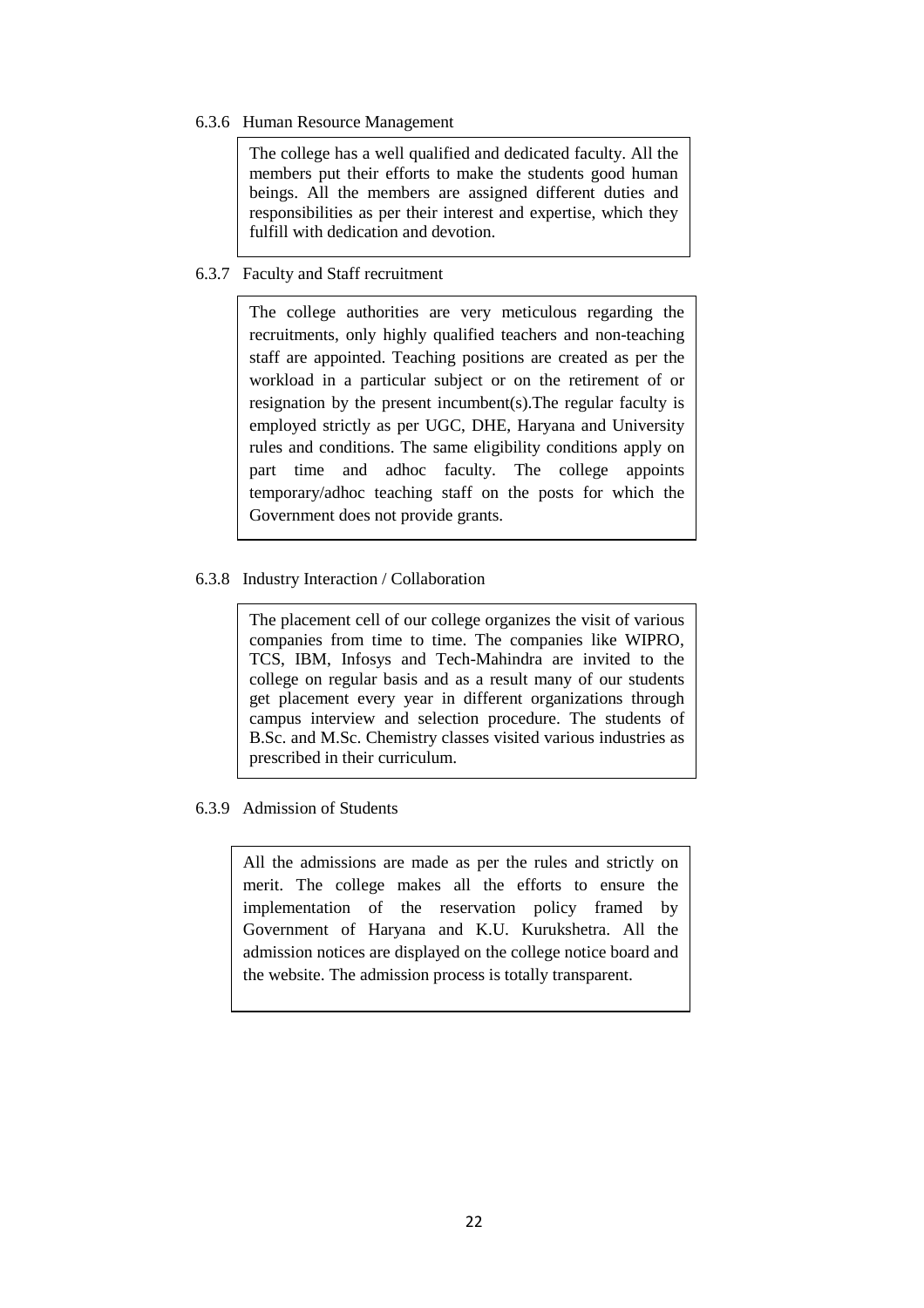#### 6.4 Welfare schemes for

| Teaching        | 1.ESI deduction is given to contractual staff             |
|-----------------|-----------------------------------------------------------|
|                 | 2. Loan facility through Cooperative Thrift Society.      |
| Non teaching    | 1. Staff Quarters are provided.                           |
|                 | 2. ESI deduction is given to contractual staff.           |
|                 | 3. Wheat Loan.                                            |
|                 | 4. Uniform given to non-teaching staff.                   |
|                 | 5. Endowment Fund to meet out emergency medical expenses. |
| <b>Students</b> | 1. Insurance.                                             |
|                 | 2. Scholarships                                           |
|                 | 3. Fee concession                                         |

6.5 Total corpus fund generated



6.6 Whether annual financial audit has been done Yes  $\begin{array}{c|c} \swarrow & \swarrow \end{array}$  No

 $\checkmark$ 

6.7 Whether Academic and Administrative Audit (AAA) has been done?

| Audit Type     | External |                                                     | Internal   |                            |  |
|----------------|----------|-----------------------------------------------------|------------|----------------------------|--|
|                | Yes/No   | Agency                                              | Yes/No     | Authority                  |  |
| Academic       | Yes      | <b>Experts</b><br>appointed by<br><b>University</b> | <b>Yes</b> | Student &<br>peer feedback |  |
| Administrative | Yes      | <b>University</b><br><b>DHE</b>                     | Yes        | <b>Management</b>          |  |

6.8 Does the University/ Autonomous College declares results within 30 days?

For UG Programmes Yes No

 $\checkmark$ 

 $\checkmark$ 

For PG Programmes Yes No



6.9 What efforts are made by the University/ Autonomous College for Examination Reforms?

As the college is affiliated to Kurukshetra University Kurukshetra. All the efforts regarding examination reforms are taken at University level and implemented accordingly.

6.10 What efforts are made by the University to promote autonomy in the affiliated/constituent colleges?

courses are not given autonomous status. No. In Haryana aided and government affiliated colleges running basic education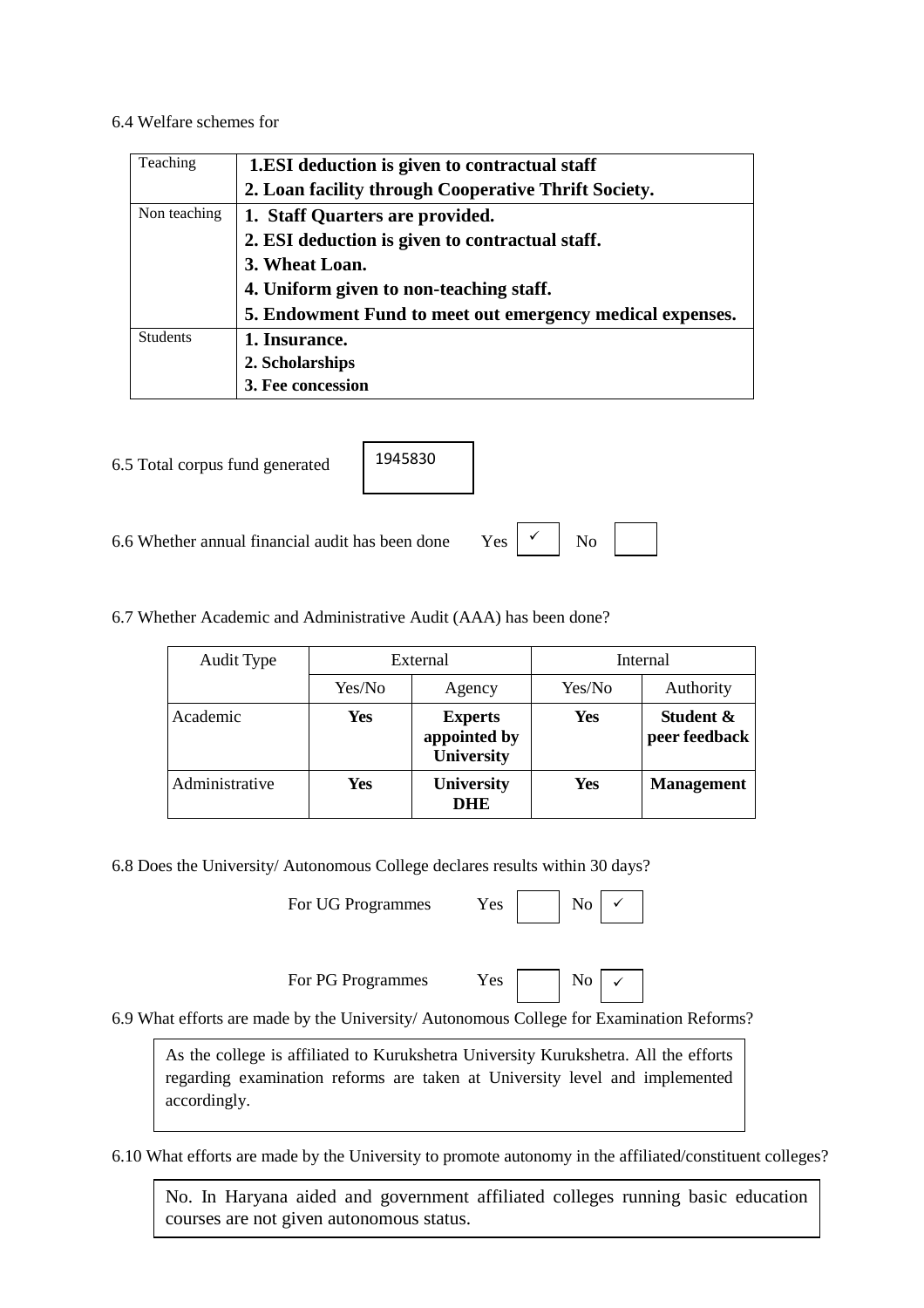- 6.11 Activities and support from the Alumni Association
	- An alumnus of the college is invited as the Chief Guest on the Annual Athletic Meet.
	- Scholarships are sponsored by the alumni of the college for meritorious and poor students.

#### 6.12 Activities and support from the Parent – Teacher Association

 The college has no Parent – Teacher Association but the college has one Parent Representative in IQAC. The feedback for improvement of college working is taken into account and implemented.

6.13 Development programmes for support staff

Nil

6.14 Initiatives taken by the institution to make the campus eco-friendly

- Use of solar lights.
- Plantation of trees.
- Use of energy efficient appliances.
- Being an old structure, less consumption of electricity during summers and winters.
- The waste papers are collected from the different departments and handed over to the authorities for solid waste management plant.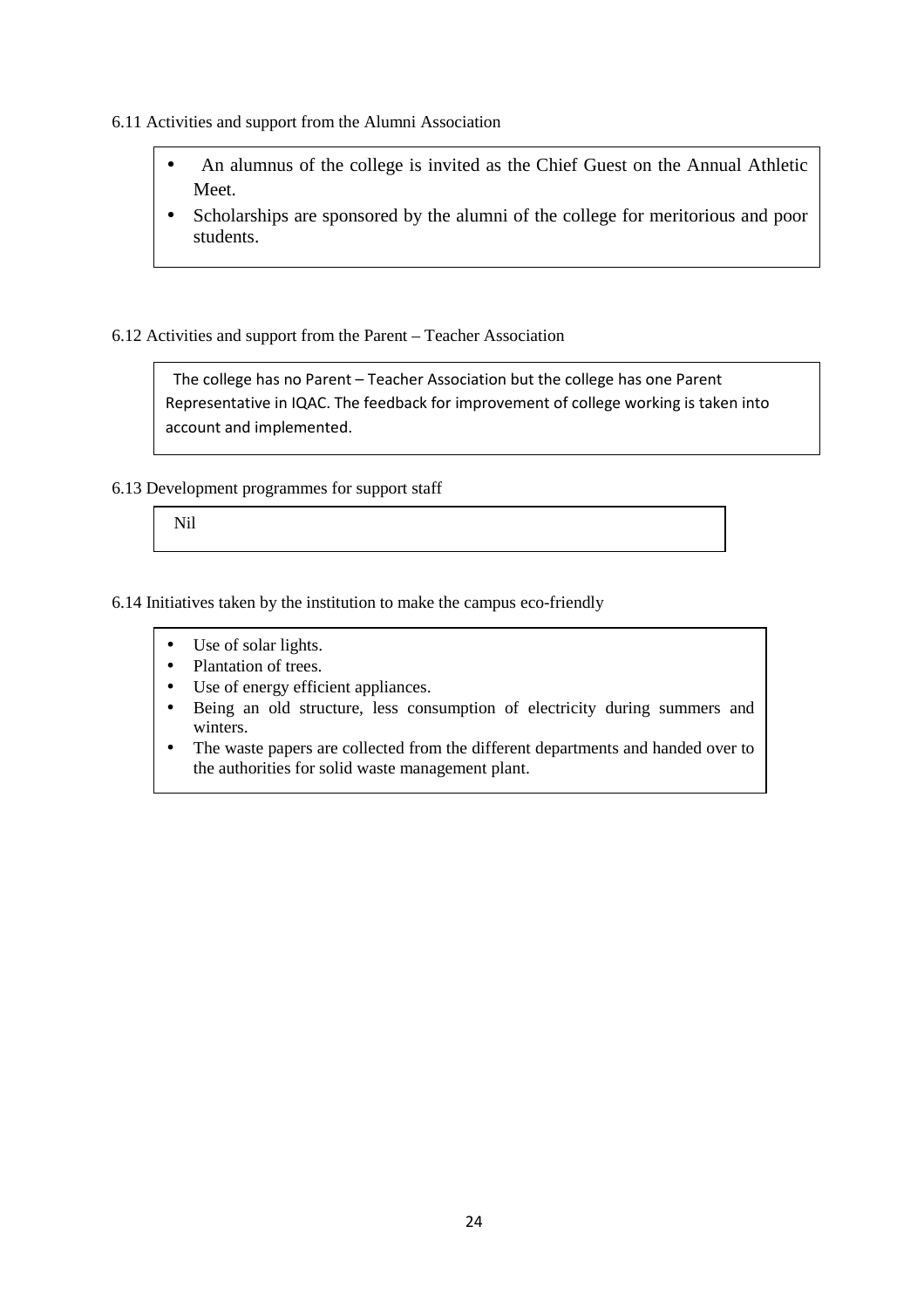# **Criterion – VII**

### **7. Innovations and Best Practices**

- 7.1 Innovations introduced during this academic year which have created a positive impact on the functioning of the institution. Give details.
	- In the college internet connections were installed under ICT plan of Ministry of HRD and every department has been given internet connection.
	- In every department the computers have been provided.
	- The office work is completely computerized.
	- Our college is a Wi-Fi campus and internet is available to the students during the college hours.
- 7.2 Provide the Action Taken Report (ATR) based on the plan of action decided upon at the beginning of the year

 The college administration tried to execute all the projects planned for the session 2013-14.

### 7.3 Give two Best Practices of the institution *(please see the format in the NAAC Self-study Manuals)*

- Blood Donation Camp on Founders Day.
- Environment Awareness among students by organizing State Level Quiz and Poster Making Competition.

### 7.4 Contribution to environmental awareness / protection

- Organizing State Level Quiz and Poster Making Competition on Environment.
- Teaching environment education as a subject to all the U.G. students.
- Use of solar lights.
- Plantation of trees.
- Use of energy efficient appliances.
- Being an old structure, less consumption of electricity during summers and winters.
- The waste papers are collected from the different departments and handed over to the authorities for solid waste management plant.

7.5 Whether environmental audit was conducted? Yes  $\vert \checkmark \vert$  No

 $\checkmark$